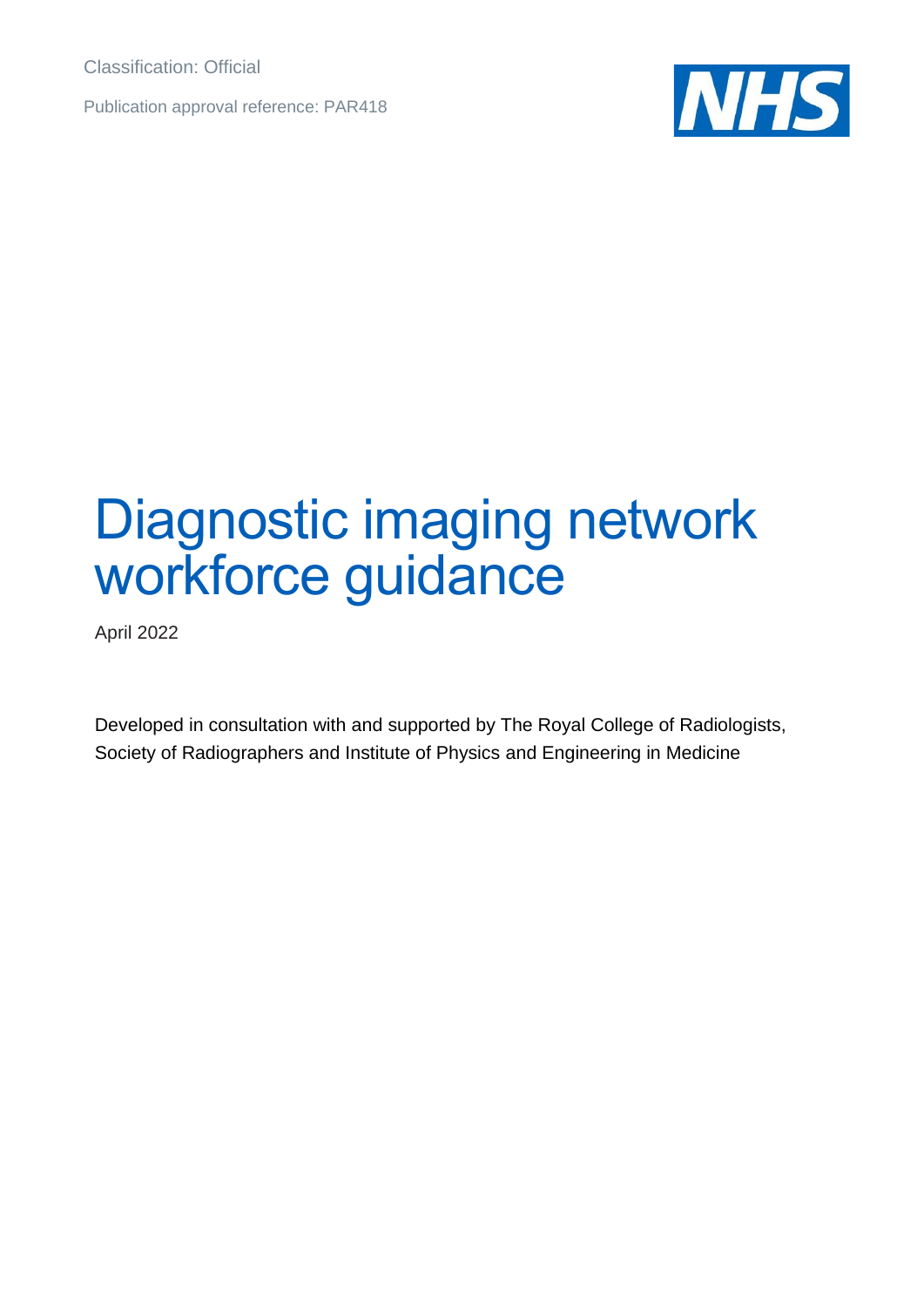# **Contents**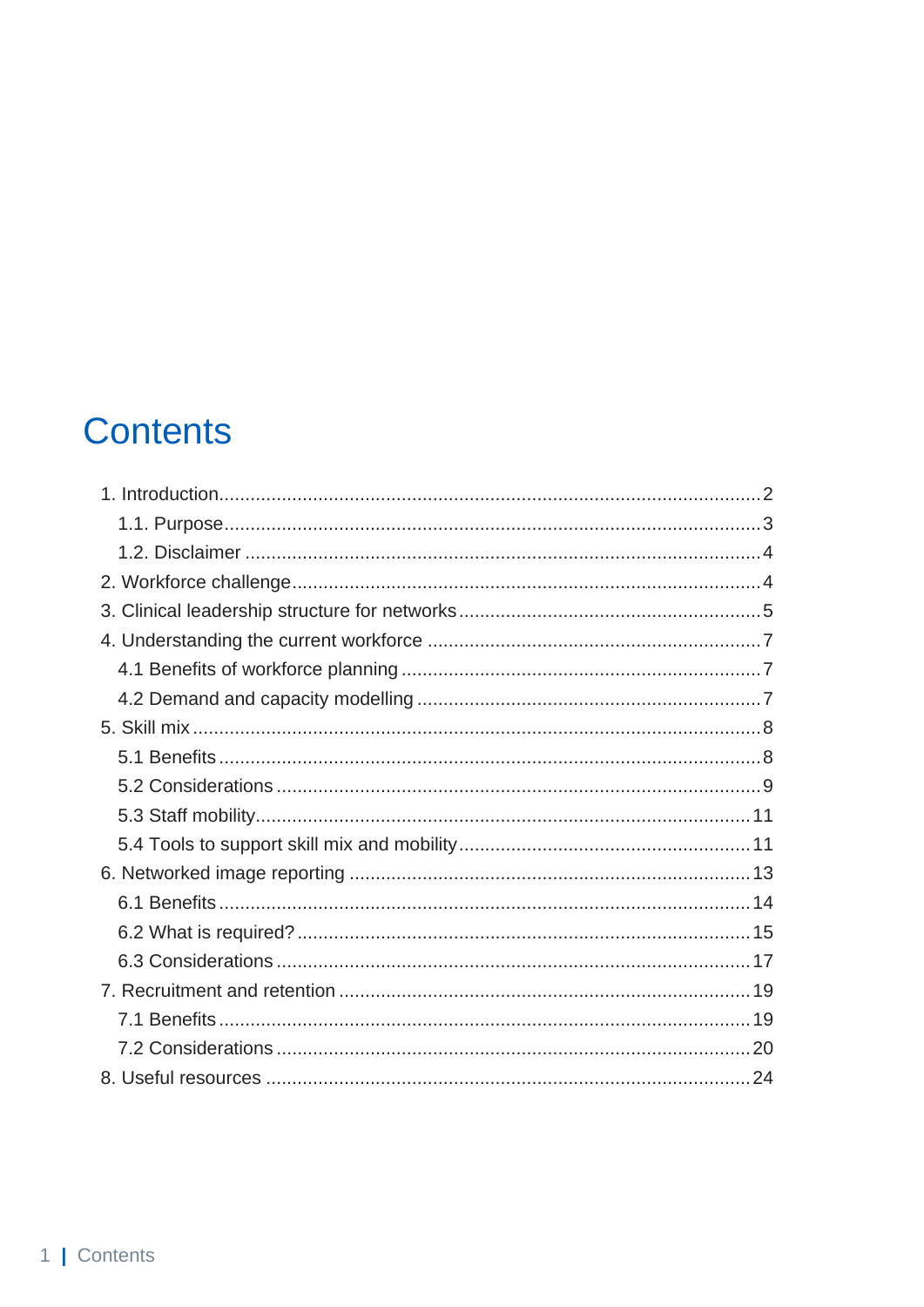The main purpose of this document is to optimise the utilisation of the current workforce within imaging departments through networks. The document enables those who work within imaging networks to work efficiently by improving working environments and sharing work, as well as guide planning for the future growth of the workforce.

However, it is important to recognise that these factors need support from increasing the overall workforce, both clinical and non-clinical, as highlighted in the Richards Review, [Diagnostics: recovery and renewal](https://www.england.nhs.uk/publication/diagnostics-recovery-and-renewal-report-of-the-independent-review-of-diagnostic-services-for-nhs-england/) (2020). Furthermore, emphasis needs to be placed on prioritising training places and improving imaging staff retention, including those newly trained and those close to retirement. This will help to positively increase network capacity and ensure that imaging staff are supported with their wellbeing and career progression.

# <span id="page-2-0"></span>1. Introduction

About 151 NHS trusts and foundation trusts provide their imaging services, using operating models that need investment in premises, IT and equipment. Resourcing these individual services with the right number of medical and non-medical staff is proving increasingly difficult.

To address these challenges, [The NHS Long Term Plan](https://www.longtermplan.nhs.uk/wp-content/uploads/2019/08/nhs-long-term-plan-version-1.2.pdf) committed the NHS to have established imaging networks across England by 2023. The [national imaging strategy](https://www.england.nhs.uk/transforming-imaging-services-in-england/) outlined how their formation will maximise existing capacity, improve access to specialist opinion and make efficiencies and economies of scale. [NHS evidence](https://nhsproviders.org/new-care-models-harnessing-technology/case-study-east-midlands-radiology-consortium) supports the strategy that networked imaging services and the modernisation that goes with this increase both quality of service for patients and efficiency, making these services more resilient and sustainable. The [Diagnostic imaging network](https://www.england.nhs.uk/publication/diagnostic-imaging-network-implementation-guide/)  [implementation guide](https://www.england.nhs.uk/publication/diagnostic-imaging-network-implementation-guide/) identifies benefits to patients, staff and services.

The [national imaging strategy](https://www.england.nhs.uk/transforming-imaging-services-in-england/) proposes transformation by introducing an imagesharing platform whereby all digital images acquired by imaging services within the network can be managed via a single shared worklist and transferred for reporting to any site in the network or beyond. Networking enables imaging services to maximise the benefits of pooling the reporting workforce by making economies of scale and improving access to specialist opinion. At the same time, individual sites continue to image patients close to where they live. Working across a network also supports protocol standardisation.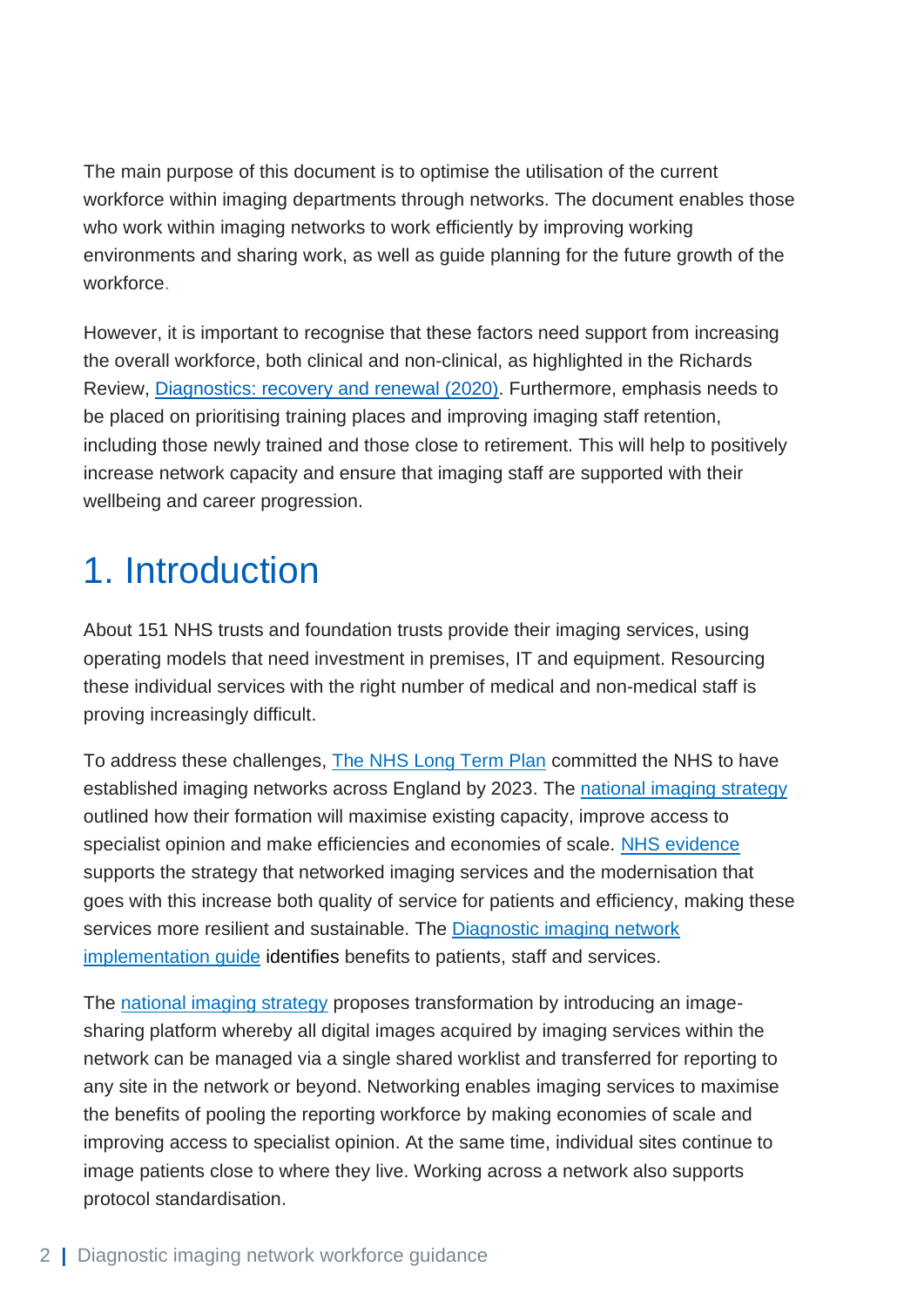Imaging networks allow imaging services to manage resources, particularly capital resources, more effectively. The purchasing power of an imaging network will be at least 10 times that of an individual trust.

Strategic industry partners will find imaging networks attractive for technological innovation and research and development activities. Investment in NHS diagnostic imaging services may develop from long-term strategic partnerships with industry.

# <span id="page-3-0"></span>**1.1. Purpose**

This document provides guidance and case studies, and identifies available tools to help NHS providers of diagnostic imaging services develop a strategic workforce plan for their network. It has been reviewed and approved by the National Imaging Board (NIB), which has broad representation from imaging services, including the Royal College of Radiologists (RCR), the Society of Radiographers (SoR), the Institute of Physics and Engineering in Medicine (IPEM) and industry.

It does not provide a blueprint for the workforce plan but highlights the critical areas for consideration and the options available to networks in each of those areas. There is no 'one size fits all' solution. Plans will vary from network to network according to local context. This includes the variation in network members (mix of NHS trusts and foundation trusts), age and distribution of the existing equipment asset base, clinical case mix, geographical characteristics of the network (urban or rural) and the pattern and models of service delivery.

The guidance reflects the principles and approaches in the [national imaging strategy](https://www.england.nhs.uk/transforming-imaging-services-in-england/) and the other documents we have published to support the formation of imaging networks. These include:

- [Imaging network implementation guidance](https://www.england.nhs.uk/publication/diagnostic-imaging-network-implementation-guide/)
- [IT and digital guidance](https://future.nhs.uk/Imaging/view?objectId=22179216)
- [Capital planning](https://www.england.nhs.uk/publication/diagnostic-imaging-network-capital-equipment-planning-guide/)
- [Commercial structure and operational guidance](https://www.england.nhs.uk/publication/diagnostic-imaging-network-commercial-structure-and-operational-governance-guide/)

Our documents have been guided by early adopter experience and expertise, and review of case studies from diagnostic imaging networks and professional bodies.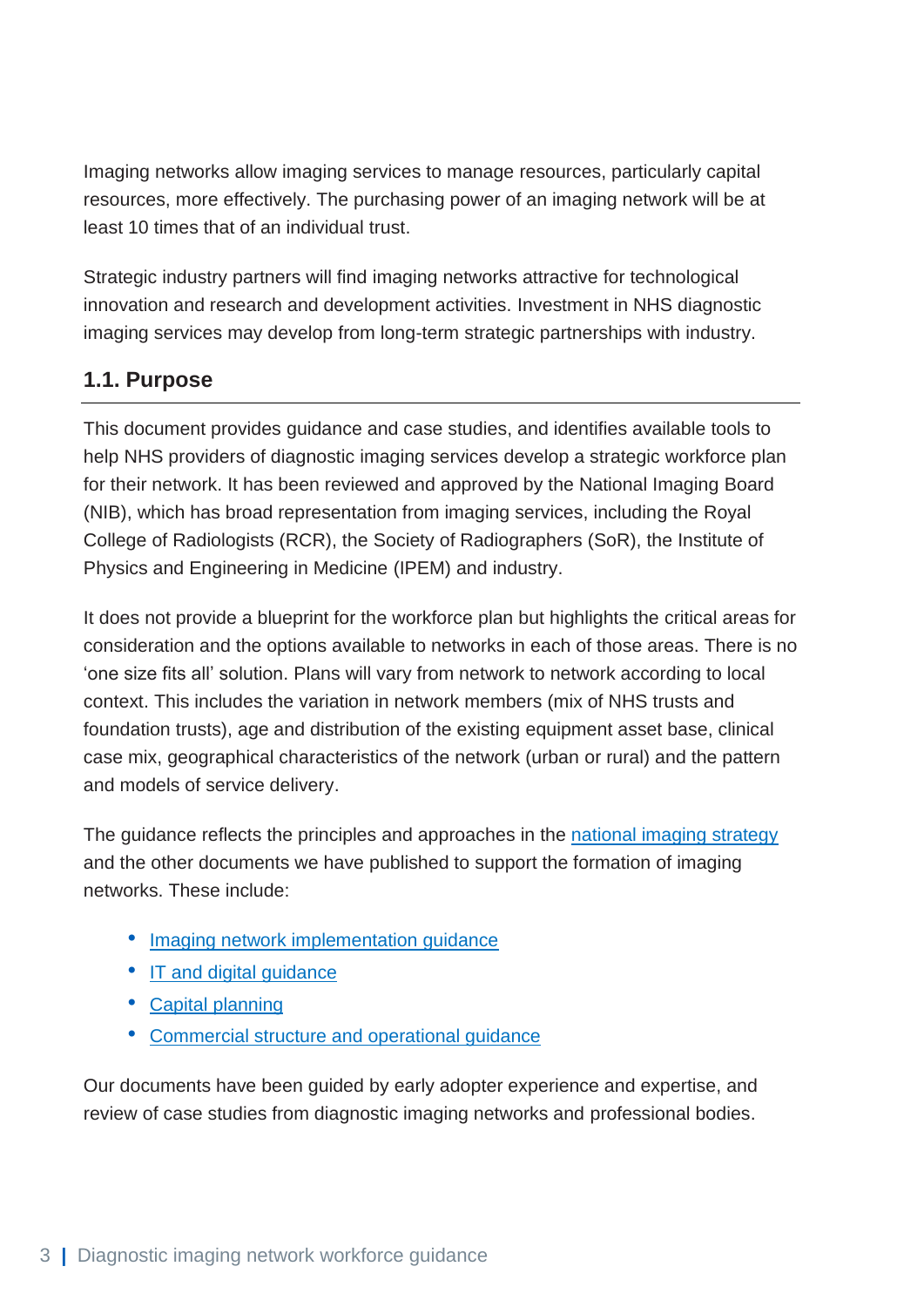# <span id="page-4-0"></span>**1.2. Disclaimer**

**We provide guidance only and you should seek further specialist advice regarding workforce changes and governance.**

# <span id="page-4-1"></span>2. Workforce challenge

The development of the imaging networks' workforce is the top priority in the collaborative working between NHS England and NHS Improvement and Health Education England (HEE) Imaging workforce group.

Imaging networks have an essential role in supporting the growth and development of the imaging workforce, both in leveraging innovation at a larger scale and in bringing a more integrated approach across a wider geographical footprint.

The workforce is the most valuable and important asset, as well as the biggest challenge (both in terms of numbers and skills). Benchmarking data published via the [Model Hospital](https://model.nhs.uk/) shows chronic shortages across all professions: average vacancy rates for clinical support workers are 4.6%, diagnostic radiographers 11%, sonographers 6.7% and medical physicists 9%. The [Royal College of Radiologists](https://www.rcr.ac.uk/publication/clinical-radiology-uk-workforce-census-2020-report) reports a 10% vacancy rate for consultant radiologists. With a predicted year-on-year increase in activity, these chronic shortages increase expenditure on agency, overtime and outsourcing.

The Richards Review, [Diagnostics: recovery and renewal](https://www.england.nhs.uk/publication/diagnostics-recovery-and-renewal-report-of-the-independent-review-of-diagnostic-services-for-nhs-england/) (2020), advised that an extra 4,000 diagnostic radiographers, 2,000 radiologists and 220 physicists, in addition to several other imaging workforce groups, are needed to keep up with demand and to enable the development of networks and community diagnostic centres (CDCs).

For growth in imaging services to be sustained, workforce plans must include the expansion of the other professional groups that work in tandem with the clinical workforce (for example, IT/PACS, clinical systems, administration, finance professionals).

Imaging networks allow a different way of working to develop from traditional models. These are summarised in this guidance and offer overall benefits for staff and patients.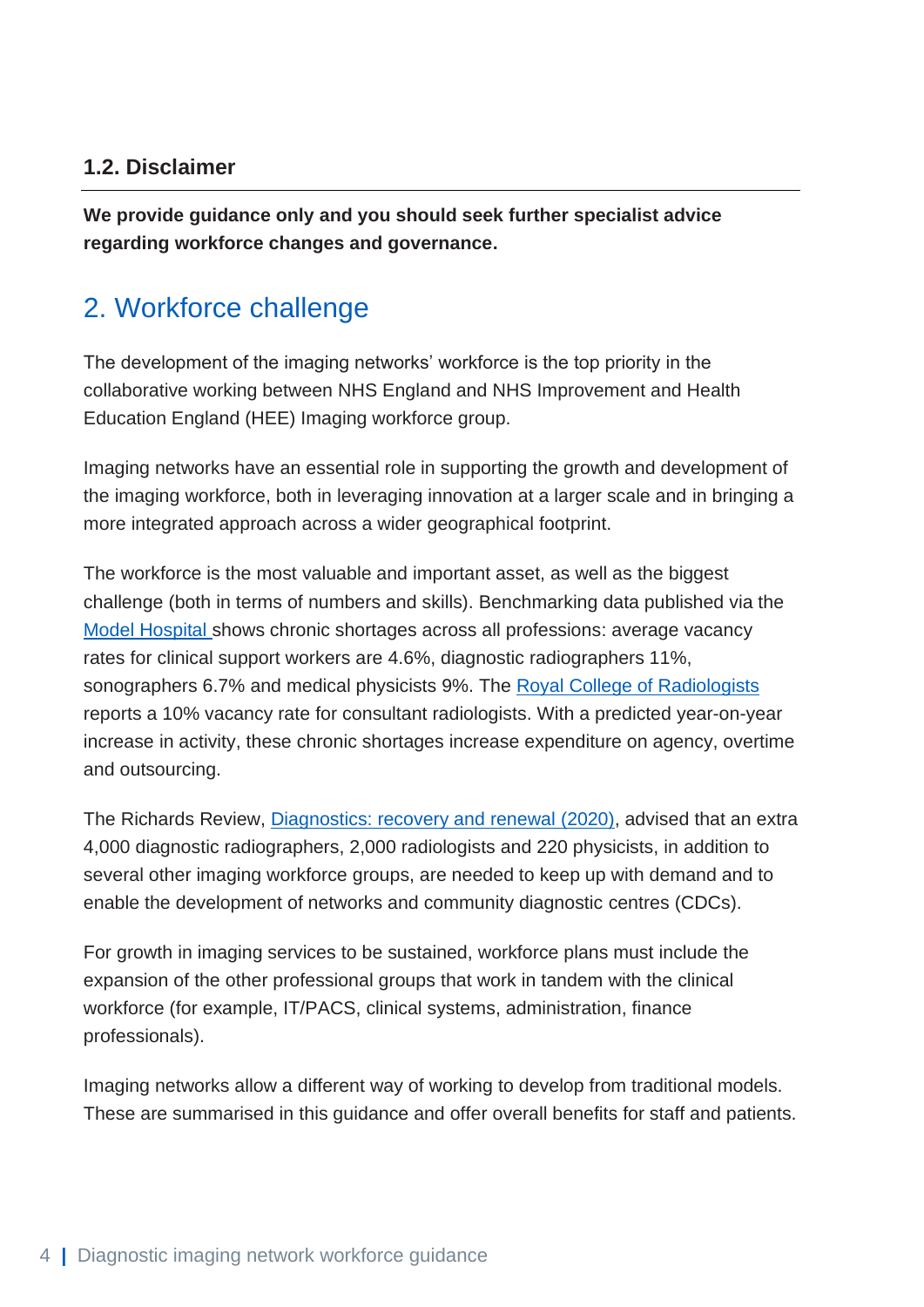- More opportunities and better access to education and training
- Flexible working home reporting, working across sites, flexible retirement
- Best use of 'team' reporting capacity, with appropriate skill mix across radiologists and reporting radiographers
- Opportunities to increase skill mix across clinical support workers, assistant practitioners and advanced radiographic practitioners, improving recruitment and retention through career progression

#### **Benefits for staff Benefits for patients**

- Sustained local services for scanning close to where people live
- Access to specialist opinion across a wider geography and quality improvements
- Reduced risk of missed diagnosis
- Faster reporting turnaround times reduce waiting times across the pathway and therefore anxiety for patients

Join the Imaging Workforce discussion forum on the FutureNHS [National Imaging](https://future.nhs.uk/Imaging/grouphome)  [Transformation Programme.](https://future.nhs.uk/Imaging/grouphome)

Contact [nhsi.imagingservices@nhs.net](mailto:nhsi.imagingservices@nhs.net) for support, information and to find more about other resources.

# <span id="page-5-0"></span>3. Clinical leadership structure for networks

Network leadership is covered in detailed in the imaging network [Commercial structure](https://www.england.nhs.uk/publication/diagnostic-imaging-network-commercial-structure-and-operational-governance-guide/)  [and operational guidance.](https://www.england.nhs.uk/publication/diagnostic-imaging-network-commercial-structure-and-operational-governance-guide/) This guidance recognises the benefits of good leadership by:

- linking leaders to allow knowledge sharing and formalise peer support for service and clinical leaders across a network and region
- providing an essential mechanism for co-ordinating and communicating the network strategy and direction
- providing network planning and support for business case and change management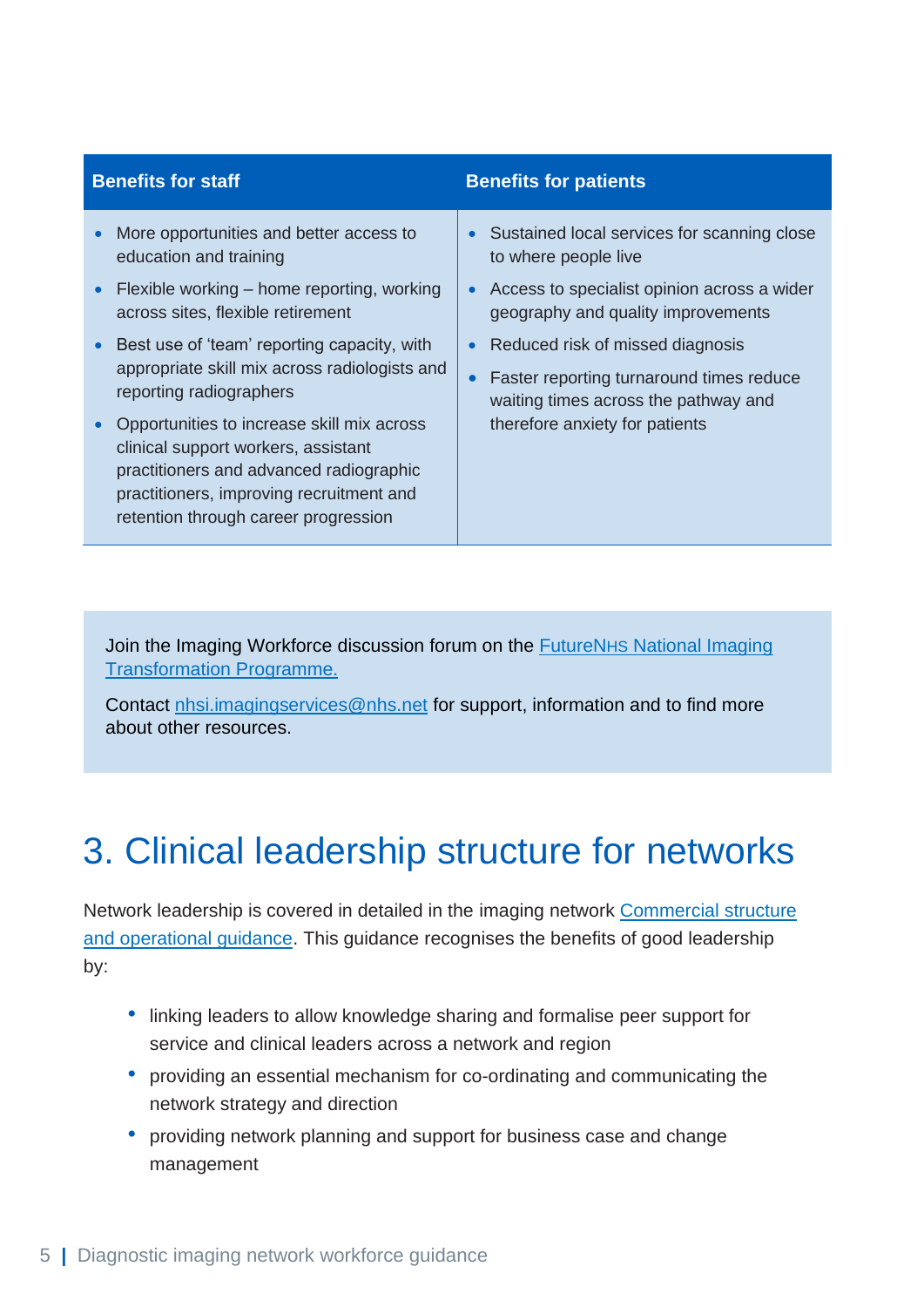- providing opportunities for a network-wide approach to education and training requirements, increasing efficiency and improving access with an equitable and inclusive approach
- connecting regional networks and regional HEE and NHS England and NHS Improvement teams, to work together towards achieving the national and regional strategies.

The central role of executive sponsorship and effective clinical leadership in successful NHS service change programmes is well understood. Networks must have clear radiological, radiographic and scientific leadership, with both sufficient job time allocated to this and support from executive leaders to enable effective delivery. Leading an imaging network is a very different proposition to leading a clinical service within an acute trust. Leaders of networks will therefore need varying support structures, including adequately resourced operational management teams.

Leaders will need to share their network's vision through a change in practice and culture.

There are several points to consider:

- The [operational governance](https://www.england.nhs.uk/publication/diagnostic-imaging-network-commercial-structure-and-operational-governance-guide/) that the imaging network adopts will influence how leadership roles are recruited and governed.
- Learning from early adopters, which can be found in [Transforming](https://www.england.nhs.uk/transforming-imaging-services-in-england/) imaging [services in England,](https://www.england.nhs.uk/transforming-imaging-services-in-england/) as well as:
	- creating a [shared strategy across](https://future.nhs.uk/Imaging/view?objectId=42926341) the network, including communication, and collaboration (Cheshire and Merseyside CTP)
	- setting up on-call agreements from a hub model
	- [critical success](https://future.nhs.uk/Imaging/view?objectId=42926309) factors to improve the outcome of procurement within a network.
- The NHS England and NHS Improvement national imaging team have supported network clinical leadership learning. The first cohort of leaders started the clinical imaging network leadership programme in September 2021.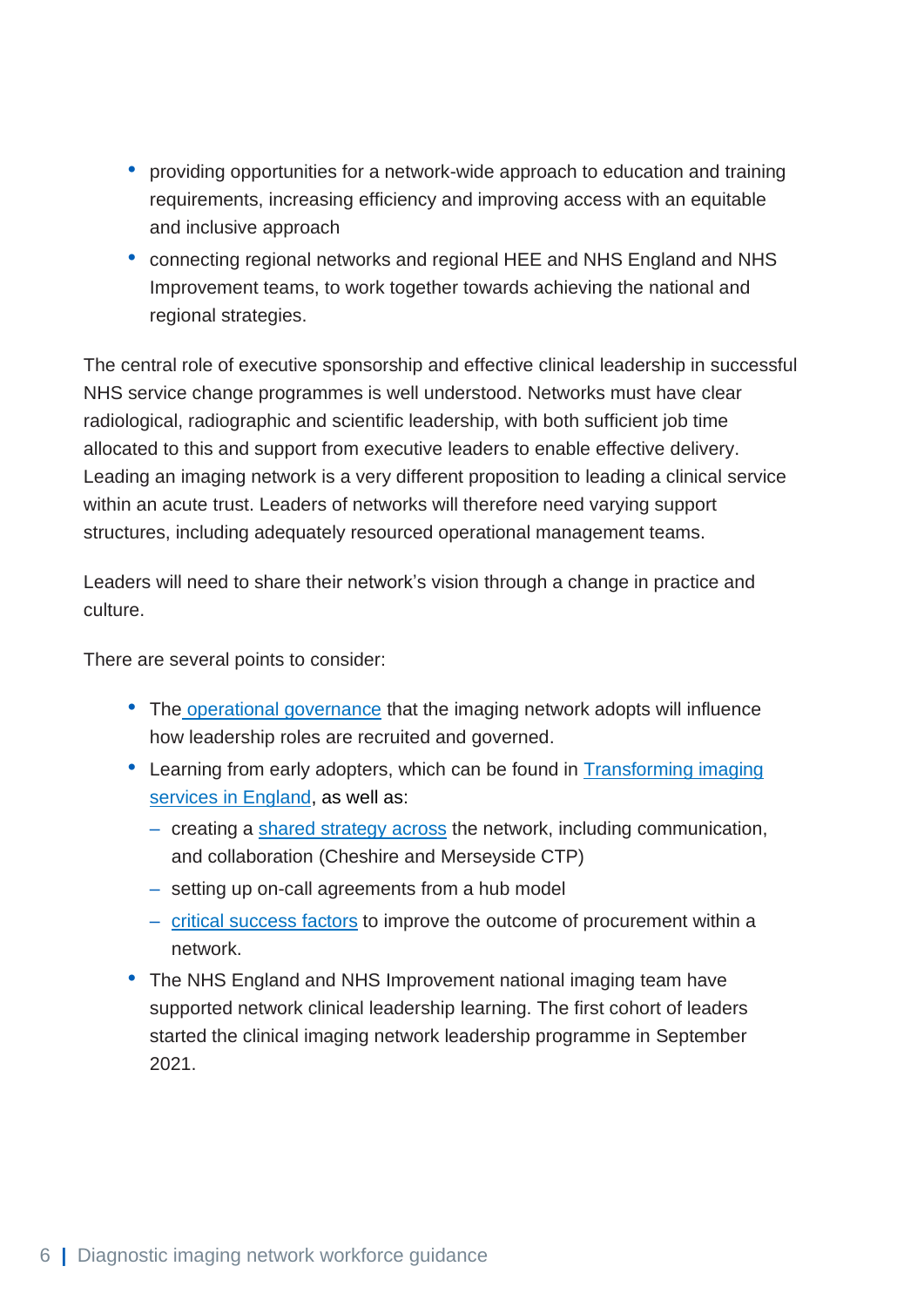# <span id="page-7-0"></span>4. Understanding the current workforce

An understanding of the current workforce opportunities and challenges is essential for the development of a network workforce plan. The National Imaging Data Collection (NIDC) provides information on job roles and job planning and can be found on the [Model Hospital;](https://model.nhs.uk/) [SCoR,](https://www.sor.org/news/radiotherapy/deadline-extended-2020-diagnostic-radiography-work/2020-census-questionnaire-for-reference/cor-diagnostic-radiography-workforce-uk-census-202) [RCR](https://www.rcr.ac.uk/publication/clinical-radiology-uk-workforce-census-2020-report) and [IPEM](https://www.ipem.ac.uk/TrainingWorkforce/WorkforceIntelligence.aspx) also publish data from the censuses they undertake. Collectively these data will inform the national and regional picture.

Planning as a network will identify optimum skill mix for each service (for example, paediatrics, forensics and governance), share specialist skills and support education and training efficiency. Networks may wish to carry out a local workforce census to better understand workforce issues and identify areas for potential growth as a network.

### <span id="page-7-1"></span>**4.1 Benefits of workforce planning**

- Establishes the current gaps in the workforce, both in terms of numbers and skills, and how these affect services.
- Identifies where short, medium and long-term action is needed.
- Offers more effective planning/response at network level for services that need to grow due to demand or need for their introduction (for example, targeted lung health checks).

### <span id="page-7-2"></span>**4.2 Demand and capacity modelling**

The aim is to improve patient access and enhance patient safety, experience and satisfaction. Understanding the capacity, demand and efficiency of current services will help identify any gaps in the workforce.

The tools below have been developed for use at trust level. Their use across a network will help identify the network-wide gaps within services and any opportunities for further skill mix development or the need to introduce new roles.

• [The diagnostic imaging](https://www.england.nhs.uk/ourwork/demand-and-capacity/models/diagnostic-imaging-capacity-and-demand-tool/) capacity and demand tool helps operational teams understand the overall demand and estimate the capacity needed per scanner and modality. This can optimise appointment times and help identify capacity across a network and where staff most need to be redeployed to.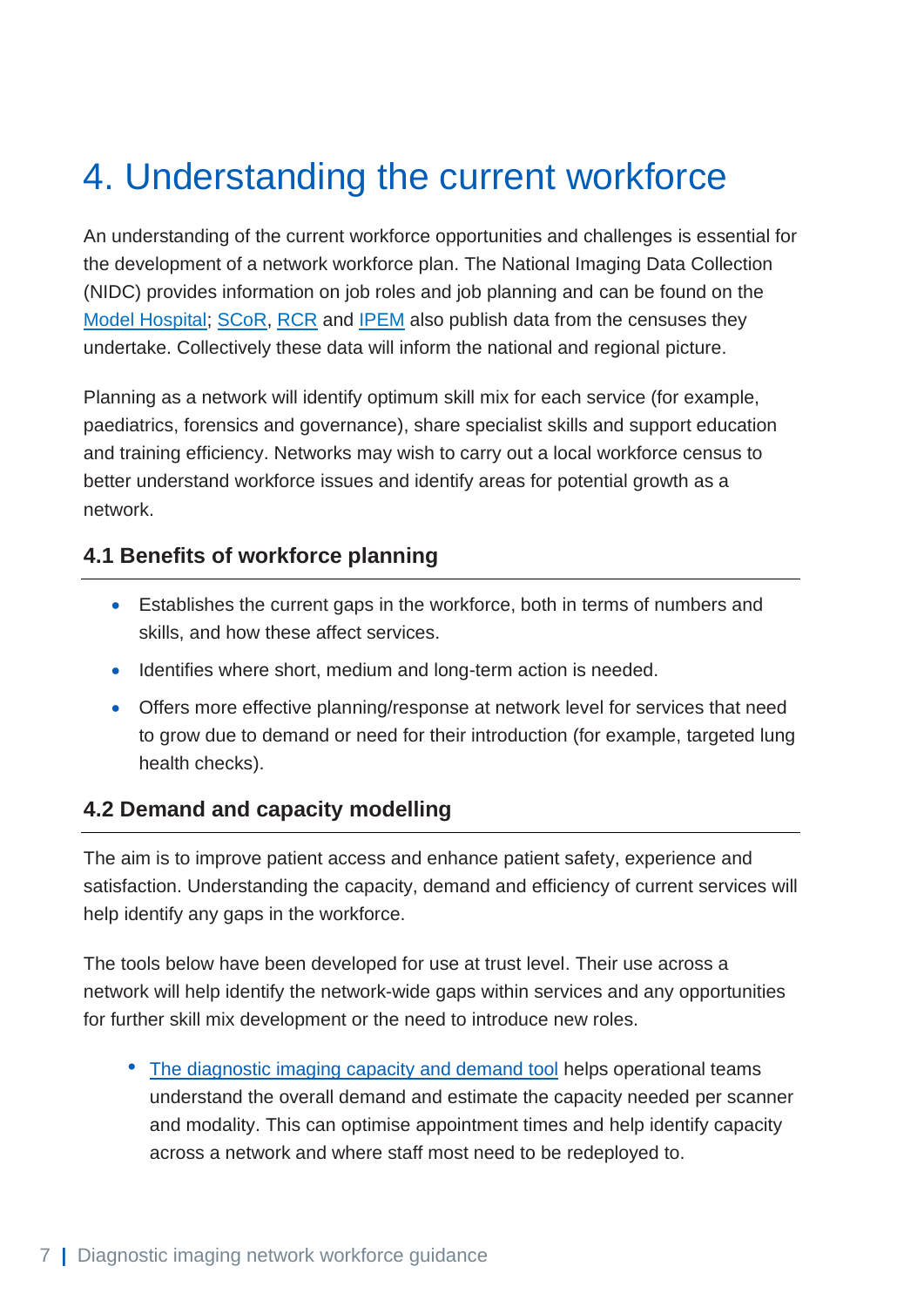- The [RCR business intelligence guidance](https://www.rcr.ac.uk/system/files/publication/field_publication_files/bfcr208-radiology-business-intelligence-service-planning-workforce-modelling.pdf) encourages the use of data to support departmental workforce modelling and service planning, but is applicable to the development of imaging networks also.
- The [Health Education England Star Model](https://www.hee.nhs.uk/our-work/hee-star) can help with understanding of the current workforce within services and the network, and the requirements and steps for change.

# <span id="page-8-0"></span>5. Skill mix

The [national imaging strategy,](https://www.england.nhs.uk/transforming-imaging-services-in-england/) [GIRFT radiology report](https://www.gettingitrightfirsttime.co.uk/clinical-work-stream/radiology/) and [Diagnostics: recovery and](https://www.england.nhs.uk/publication/diagnostics-recovery-and-renewal-report-of-the-independent-review-of-diagnostic-services-for-nhs-england/)  [renewal](https://www.england.nhs.uk/publication/diagnostics-recovery-and-renewal-report-of-the-independent-review-of-diagnostic-services-for-nhs-england/) all highlight significant unwarranted variation in skill mix across England. Networks will help to reduce variation for patients using different hospital sites and maximise the contribution of all staff groups, by improving career progression and producing efficiencies within the network, to ensure patients receive high quality and timely imaging.

Establishing a workforce strategy will support the development of optimal skill mix by:

- **enhancing roles;** for example, extending assistant practitioners' scope of practice, developing radiographers' roles and progression to enhanced, advanced levels and consultant levels of practice
- **substituting roles;** for example, clinical support workers cannulating for CTs instead of radiographers, or working as part of the PACS/RIS team
- **designating roles;** for example, technologists performing QA tests instead of clinical scientists
- **introducing new innovative roles;** for example, radiology navigators to support patient pathways.

# <span id="page-8-1"></span>**5.1 Benefits**

Optimising skill mix across a network is essential for:

- increasing productivity so patients can get appointments quicker, earlier diagnosis and improved quality of care
- enhancing job satisfaction and with this staff recruitment, retention and resilience – a broad skill mix across a network provides greater opportunity for career development, with career paths to work towards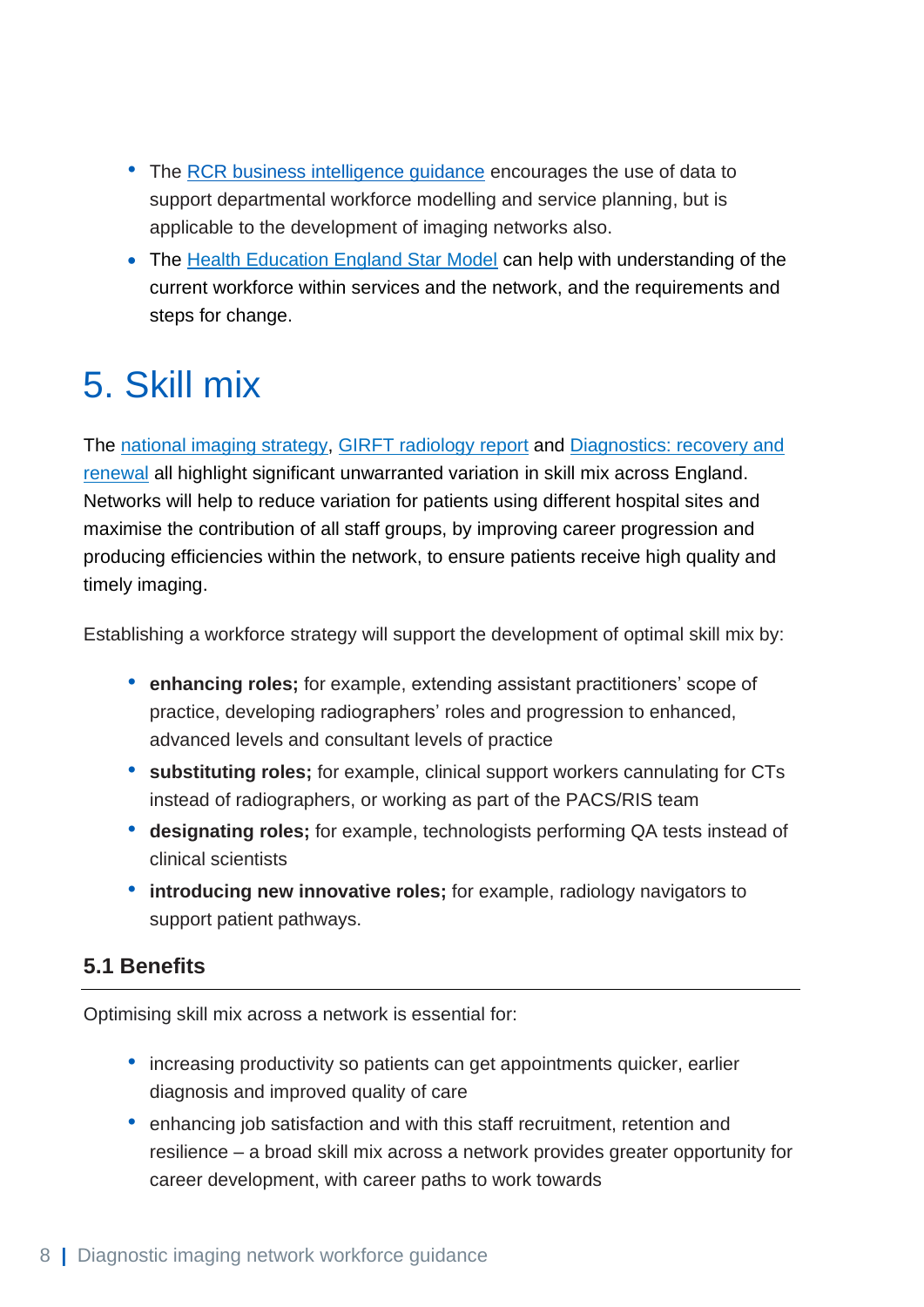• growth in existing services and introduction of new services such as CDCs, providing expansion of current roles and opportunities to build new roles centred on patient pathways, depending on the services offered.

This requires:

- clearer and accessible career paths between support staff and assistant practitioner roles, and apprenticeships in radiography and nursing, supporting development of skill mix within the team
- greater training opportunities within regional imaging academies; by working as a network there may also be potential to increase training places
- consideration and identification of new ways of working; for example, hot reporting for emergency and trauma services extended across the network as a result of the increased access to reporting radiographers.

The Breast Screening Programme has developed its workforce skill mix to support and deliver the patient pathway with a fully supported [mammographer career](https://www.gov.uk/government/publications/breast-screening-quality-assurance-for-mammography-and-radiography/guidance-for-breast-screening-mammographers)  [development](https://www.gov.uk/government/publications/breast-screening-quality-assurance-for-mammography-and-radiography/guidance-for-breast-screening-mammographers) structure. This has four tiers from assistant practitioner to consultant radiographer. The roles and responsibilities of each level of practice are identified and [breast clinicians' credentials](https://www.rcr.ac.uk/clinical-radiology/careers-and-recruitment/breast-clinicians-credential-breast-disease-management) have been established by the RCR, HEE, National Breast Imaging Academy and Association of Breast Clinicians to increase the clinical workforce.

### <span id="page-9-0"></span>**5.2 Considerations**

Below are examples of roles that can help optimise skill mix, along with descriptions of how they can be used to support other roles within the team. These roles are described at an individual level; leveraging them across a network will provide stability and sustainability for patients and services, and opportunities to train and create new roles within the network.

• **Clerical staff** can release time for radiologists to report by undertaking generic administrative tasks, such as scheduling multidisciplinary team (MDT) meetings and assembling the information for these. They can also support the patient journey through imaging; for example, by providing information on what a patient can expect during their visit to imaging, helping patients fill in MRI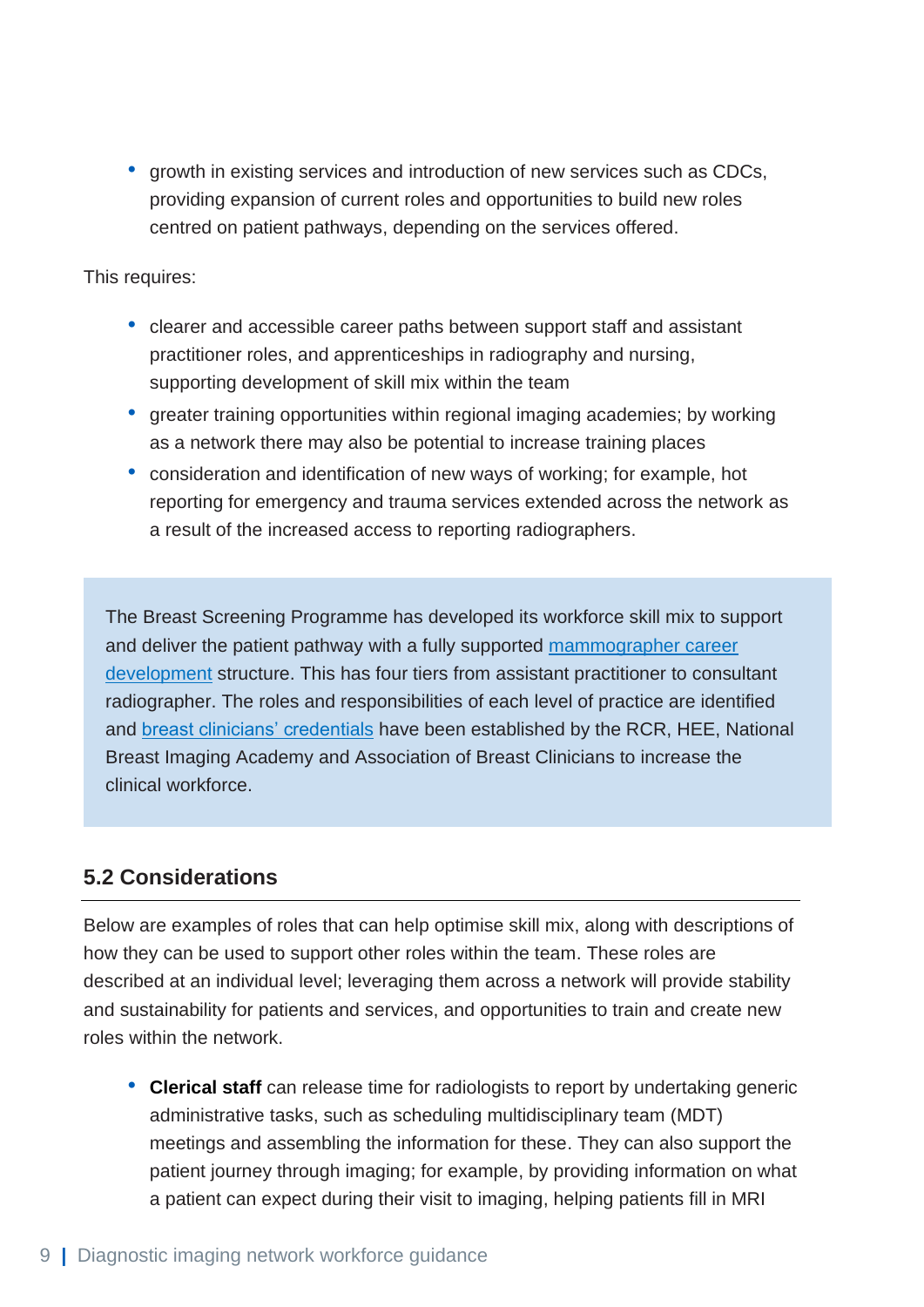questionnaires and supporting PACS teams. By working across a network they can help manage waiting lists and ensure that procedures are booked where they are best suited – both for the procedure and the patient, thus supporting sustainability of services during unplanned leave.

Clerical roles can evolve into radiology navigators who work across a pathway and across a network, to ensure patients are supported and their appointments and results are tracked.

- **Clinical support workers** can increase productivity within all modalities and aid practitioners in areas such as cannulation for MRI or CT and patient preparation for ultrasound, as described in the [GIRFT](https://www.gettingitrightfirsttime.co.uk/clinical-work-stream/radiology/) radiology report. This can create more imaging time within the network, decrease waiting times for patients and release practitioners from generic tasks, allowing them to focus more on advanced and specialist care.
- **Assistant practitioners** (APs) are not used in all departments. Such roles are mostly in plain imaging or general X-ray. Embedding APs into rotas to support the general X-ray area releases radiographers for enhanced and advanced roles. Widening APs' scope of practice to other modalities such as MRI and CT should be explored. AP roles may also be used to support new services such as CDCs. The Skills for Health report, [assistant practitioners in the NHS](https://www.skillsforhealth.org.uk/images/resource-section/reports/Assistant%20Practitioners%20in%20England%20Report%202015.pdf)  [in England](https://www.skillsforhealth.org.uk/images/resource-section/reports/Assistant%20Practitioners%20in%20England%20Report%202015.pdf) sets out the key benefits of these roles.
- **Enhanced practitioners** have specific expert knowledge and skills in a particular field. They manage a discrete aspect of a patient's care within their current level of practice, contributing to service delivery as part of the MDT.
- **[Advanced practitioners](https://www.sor.org/learning-advice/career-development/practice-level-information/advanced-practitioners/what-is-advanced-practice-in-radiography) and consultant practitioners** are experienced practitioners who work with a high level of autonomy and make complex decisions within their scope of practice. They work across all four domains of practice: clinical skills, education, leadership and research. They provide effective clinical care to patients, expanding their practice into many different areas such as plain film and CT reporting, sonography and interventional radiology (IR) with line insertion. The [HEE advanced practice toolkit](https://cs1.e-learningforhealthcare.org.uk/public/ACP/ACP_01_001/index.html#/) provides helpful resources relating to advanced practice.
- **Medical physics clinical scientists and technologists** provide scientific support and technical services to imaging departments. **Clinical scientists** support the specification, procurement and commissioning of imaging systems. They support clinical teams by optimising these systems in terms of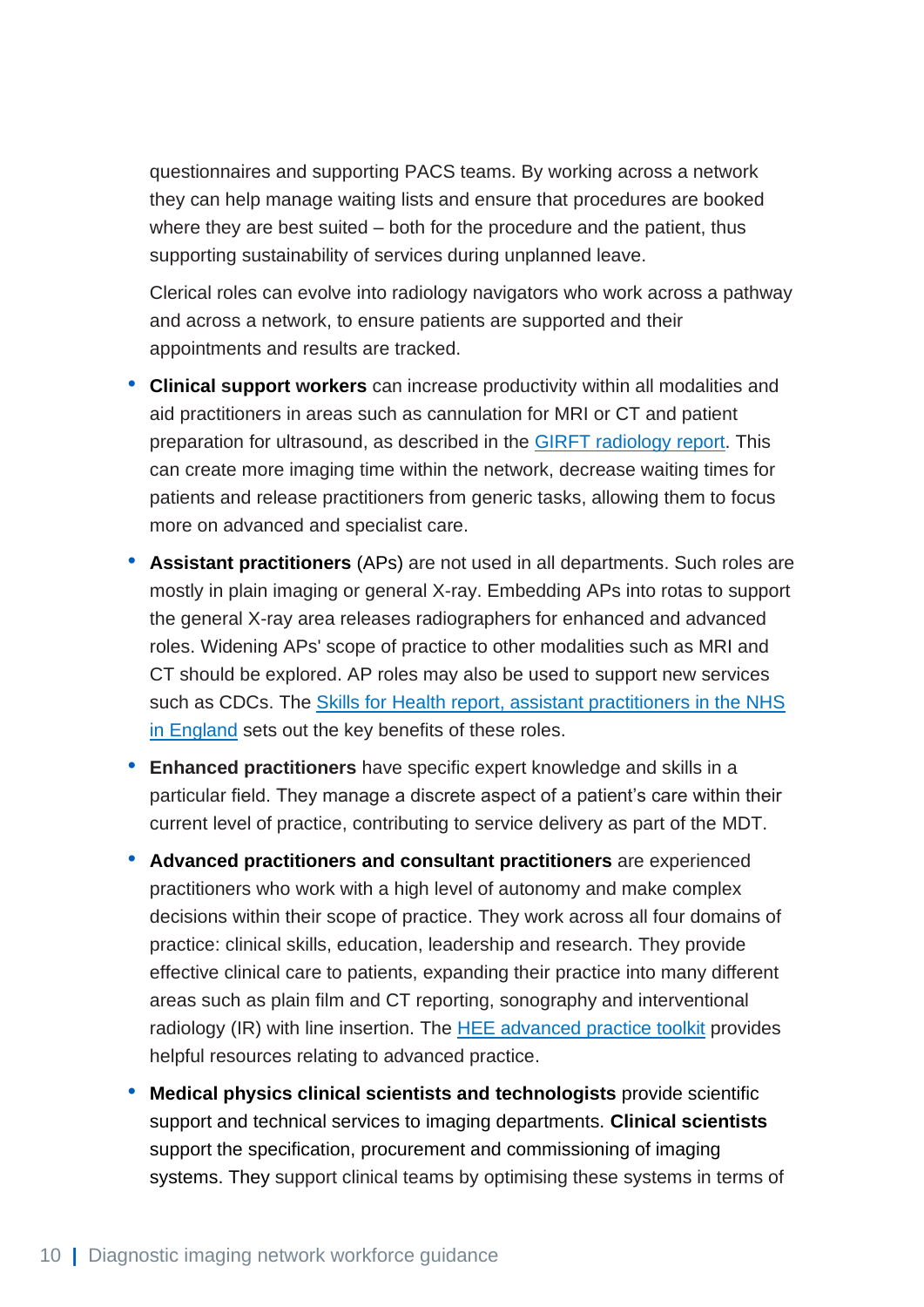image quality and where relevant patient dose. **Technologists** work alongside medical physics clinical scientists to perform periodic comprehensive QC tests, and support radiographers carrying out routine user QC of X-ray systems to ensure image quality and patient doses are monitored at all times. Developing the technologist workforce further will support clinical scientists in driving improvement in imaging services.

[East and North Hertfordshire NHS](https://future.nhs.uk/Imaging/viewdocument?docid=114426053) Trust has introduced technologists into the medical physics team. They have been trained to perform some of the more complex tasks that clinical scientists usually do. This has also created a learning pathway for the department.

# <span id="page-11-0"></span>**5.3 Staff mobility**

Networks should articulate how they will support the free movement of staff across the network, both physically and virtually. There are many ways to support the movement of staff; for example, mutual recognition agreements for consultants and trainee doctors reporting across trusts, and staff passports for radiographers working across a network. With network leaders and imaging department leaders working together to provide streamlined processes, a mobile workforce promotes the standardisation of policies and procedures and competencies across the sites.

The movement of staff across a network may allow staff to work flexibly and patients to have wider access to specialist opinions. Staff mobility can support the needs of new services; for example, the staffing of CDCs.

It is important to engage early with staff groups, human resources leads and trade unions when introducing mobility across sites. Staff groups cannot be redeployed without their prior agreement or consultation.

## <span id="page-11-1"></span>**5.4 Tools to support skill mix and mobility**

The following tools and information sites can support staff mobility – although mainly aimed at doctors, they can be used across all workforce groups: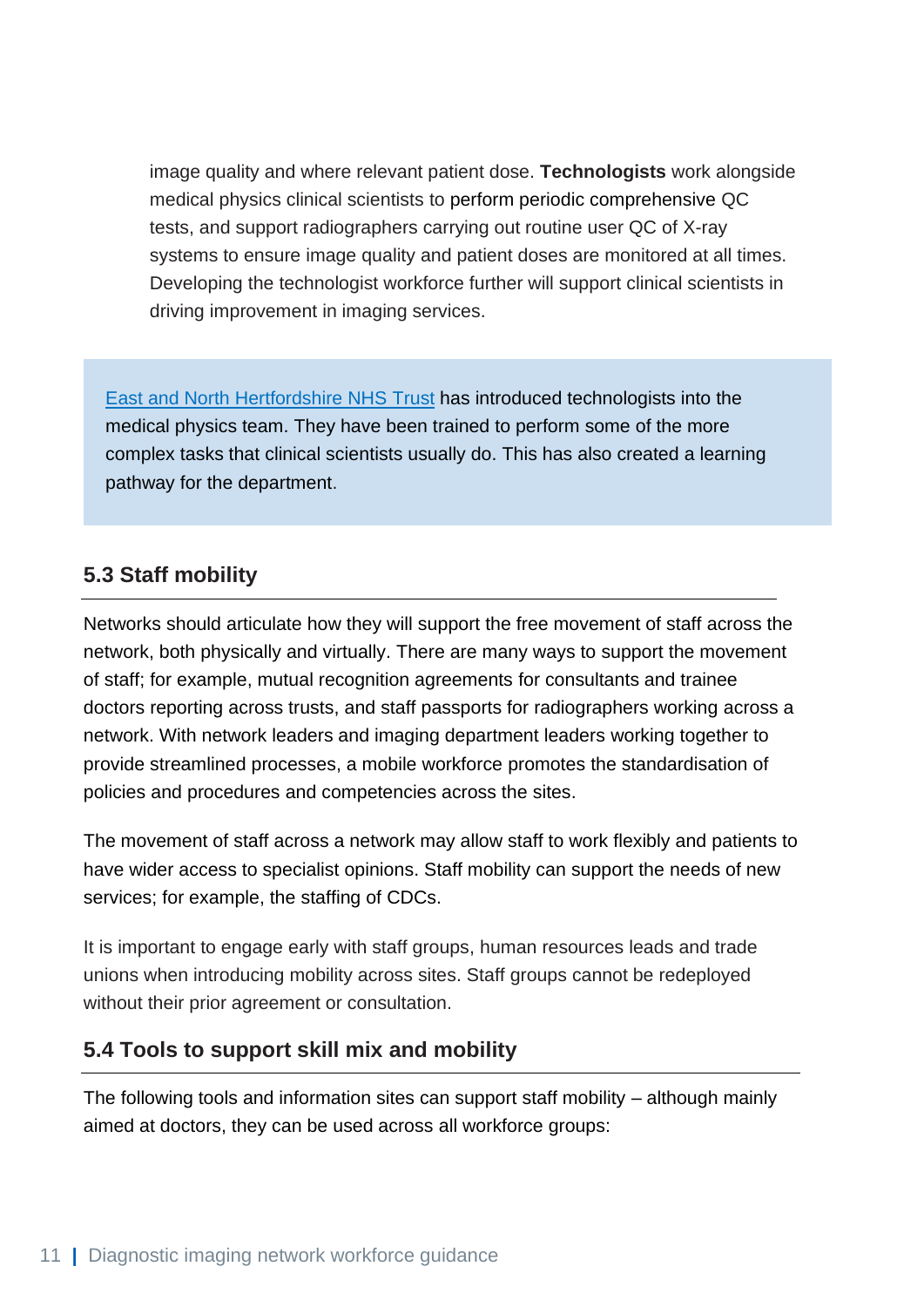- The sharing staff [appropriately and efficiently toolkit](https://www.england.nhs.uk/publication/enabling-staff-movement-between-nhs-organisations-a-toolkit-for-sharing-staff-appropriately-and-efficiently/) signposts how to set up workforce sharing agreements, with examples of agreements that are already in place across the NHS.
- The system working staff mobility/portability quidance advises on developing workforce sharing agreements and provides templates and legal considerations.

The [NHS Long Term Plan](https://www.longtermplan.nhs.uk/) commits NHS trusts and foundation trusts to deploy electronic rosters or e-job plans by 2021.

The following [workforce deployment systems](https://www.england.nhs.uk/workforce-deployment-systems/) can help develop and deliver skill mix and mobility across a network. More information and recordings of webinars can be found on the clinical workforce productivity FutureNHS page.

### **E-job planning**

[E-job planning](https://www.england.nhs.uk/wp-content/uploads/2020/09/e-job-planning-guidance.pdf) documents professional activity, to ensure there is enough clinical capacity to plan and deploy a workforce and that this is balanced against training needs. In line with the NHS Long Term Plan all clinical workforce groups and service levels should be accounted for to allow gaps within the network to be identified. The [FutureNHS](https://future.nhs.uk/ClinicalWP/grouphome) platform has useful resources on the 2021 job planning project, including webinars and guidance documents.

Job plans are currently used in consultant workforce planning but should now be extended to team job planning. Including advanced and consultant practitioners identifies the MDT involved in patient care, maximises the radiologist workforce contribution and identifies where extra training and recruitment are needed. This networked approach will need support from trust stakeholders but will have significant impact on services and staffing. It can improve:

- the understanding of the workforce involved in a clinical pathway, identifying gaps or duplication
- staff morale and health and wellbeing when implemented appropriately and collaboratively to develop robust staffing models
- staff recruitment and retention by demonstrating a clear understanding of roles and service levels.

The following tools can be used to introduce job planning to the allied health professional workforce and the wider team: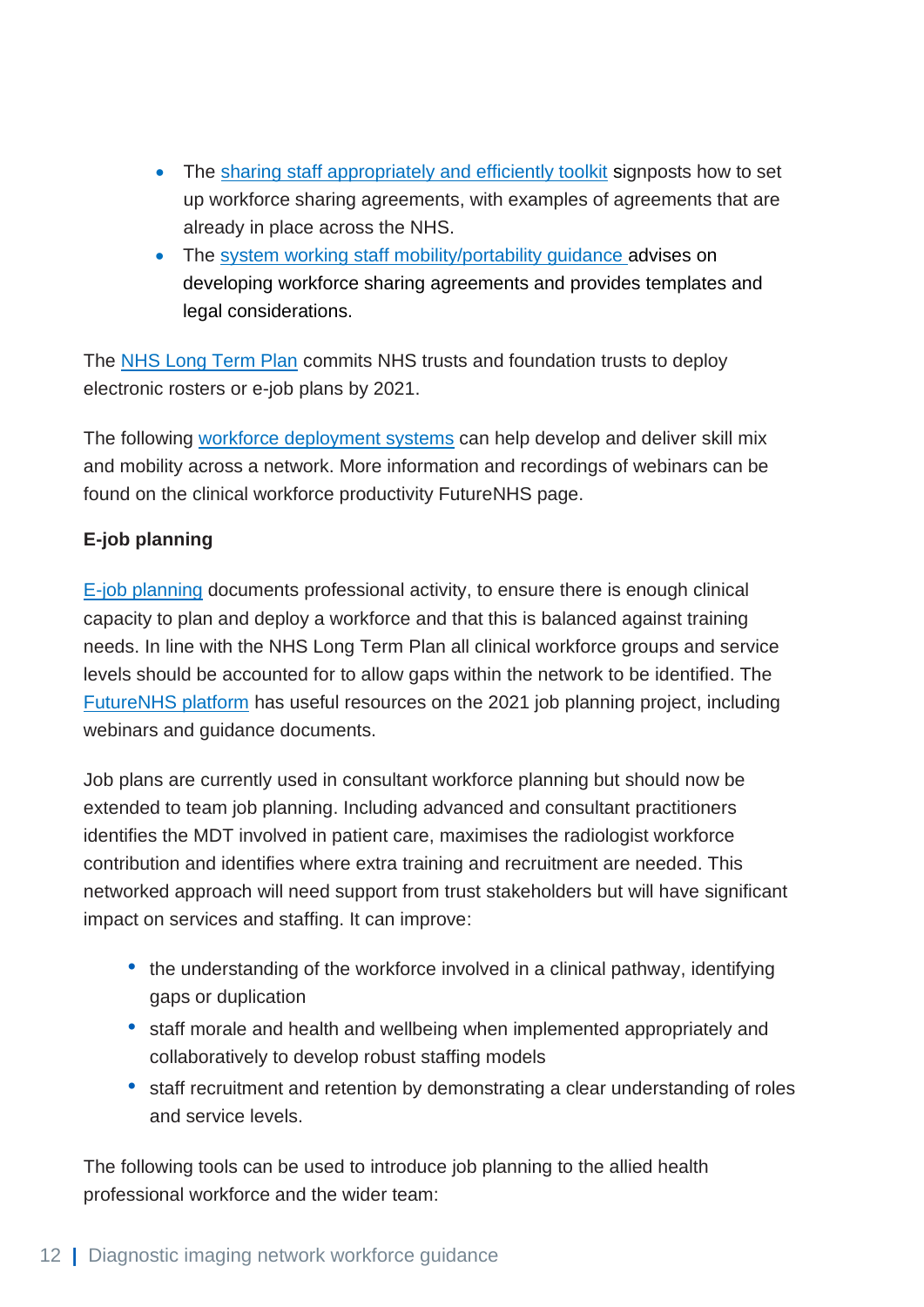- the [AHP job planning best practice guide](https://www.england.nhs.uk/ahp/allied-health-professionals-job-planning-a-best-practice-guide/) provides a starting point for deploying e-job planning on both an individual and team basis
- the E-job planning quidance provides an overview of job planning with examples and the case for change.

#### **E-rostering**

[E-rostering](https://www.england.nhs.uk/workforce-deployment-systems/) gives visibility to staffing levels and allows rotas to be planned ahead. With staff movement across a network and staff having different working patterns, it is important to have visibility at service level and at network level. This emphasises the importance of a network having the right staff with the right skills in the right place at the right time.

E-rostering software also allows staff to see their rotas on and be alerted to changes through their phones, as well as to book leave remotely. This empowers the workforce to take time to prepare for work and the flexibility to book time off when they need and want to.

E-rostering services in the past have been difficult to use within imaging services due to the variability of shifts for clinical staff and their degree of movement. The following provide guidance on how to procure or develop software that is applicable to a network's needs for effective workforce deployment.

- [E-rostering the clinical workforce](https://www.england.nhs.uk/wp-content/uploads/2020/09/e-rostering-guidance.pdf) guidance outlines the principles and techniques for e-rostering staff efficiently.
- E-rostering [software specifications](https://www.england.nhs.uk/wp-content/uploads/2020/09/WDS_software_requirements_specifications.pdf) sets out the core functions and specifications for the tool.
- [E-rostering meaningful use standards](https://www.england.nhs.uk/workforce-deployment-systems/) sets the levels trusts and services should aspire to work towards.

# <span id="page-13-0"></span>6. Networked image reporting

Traditionally radiographic image reporting has been completed by radiologists, but increasingly over the past 10 years, radiographers who are educated (at Masters level) and trained to report have become integral to the image reporting team within many radiology departments.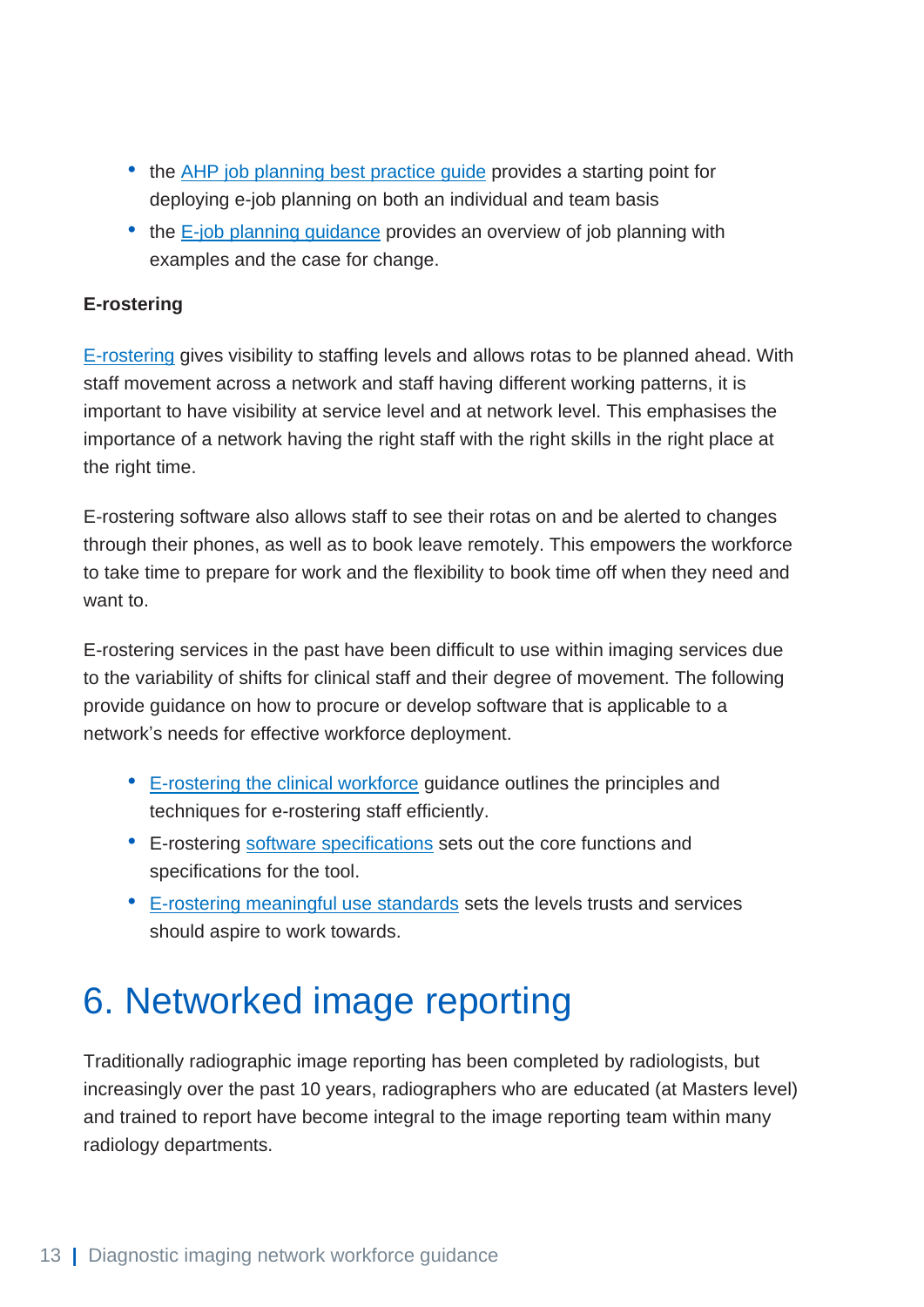The 2019/20 [Model Hospital](https://model.nhs.uk/) reported that 144 acute and specialist acute NHS trusts in England outsourced over 5.5 million examinations. Of the outsourced activity, 85% was to tackle reporting backlogs or provide an out-of-hours reporting service. Reporting backlogs have long been an issue for acute trusts, often driven by workforce shortages. Many are now reliant on outsourcing models to maintain timely reporting and meet delivery targets. This incurs significant cost for many imaging departments and is their biggest expenditure after workforce, although this is not reflected directly in pay costs.

A network-wide pooled reporting model can better support the management and prevention of backlogs by drawing on a larger workforce and supporting areas that are short-staffed due to leave or unplanned staff absence. As well as out-of-hours reporting and faster access to specialist opinion, imaging networks provide a platform for enhanced 'insourcing', particularly if digital connectivity is optimally delivered.

Networked reporting supports the development of shared governance standards for the reporting workforce, removing variation and improving access for patients to timely reports. It also supports further training in specialised areas within imaging and the expansion and development of appropriate skill mix.

Working across a network also supports the development of protocol standardisation.

The [IT network toolkits](https://future.nhs.uk/Imaging/view?objectId=22179216) and [home reporting](https://future.nhs.uk/Imaging/view?objectId=20535536) resources should be used to support the implementation of shared reporting and IT systems across the network that support the workforce.

# <span id="page-14-0"></span>**6.1 Benefits**

Possible benefits of networked reporting are:

- facilitates development of a network-wide recruitment strategy for workforce recruitment across the network
- enhanced insourcing service provision to reduce outsourcing
- subspecialist cover
- shared out-of-hours provision
- shorter reporting turnaround times
- decreased reporting backlogs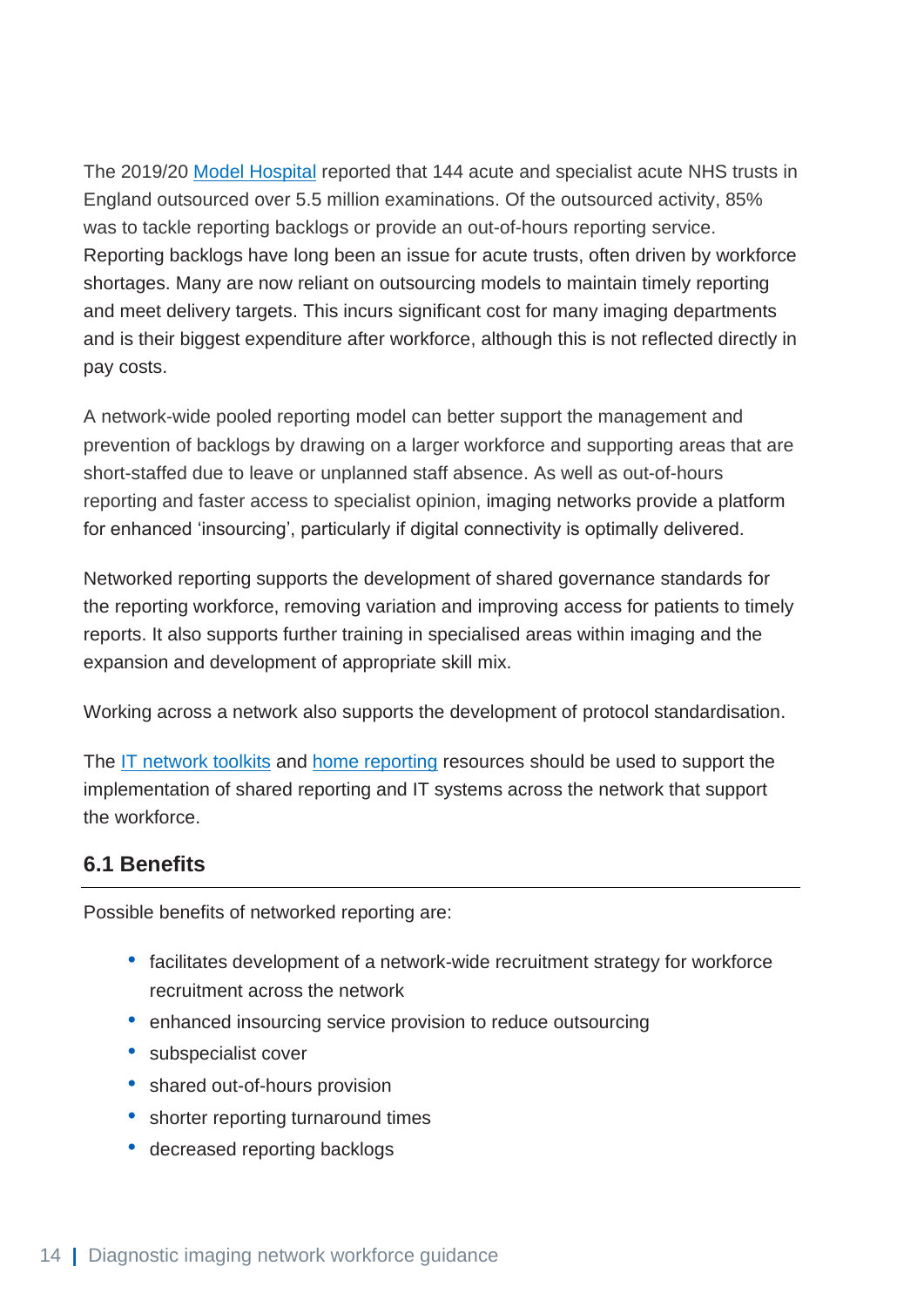- potential to train more radiologists and radiographers in reporting, and learning generally across the network
- harmonisation of insourcing rates.

## <span id="page-15-0"></span>**6.2 What is required?**

#### **Reporting models**

A network-wide reporting model can support in-hours reporting and on-call reporting provision, to reduce the need for outsourcing. This will require consideration of the visibility of reporting worklist arrangements for both managing demand and pay harmonisation for additional work. Networks should consider the practical aspects of how this will be achieved and what services the network will provide. The [operational](https://www.england.nhs.uk/wp-content/uploads/2021/04/B0030-Operational-governance-guide-April-2021.pdf)  [guidance](https://www.england.nhs.uk/wp-content/uploads/2021/04/B0030-Operational-governance-guide-April-2021.pdf) advises on how clinical governance, staffing models and leadership can be governed. Trade union involvement in pay and conditions consultation should be sought at an early stage.

Demand and capacity modelling (see Section 4.2) and job planning (see Section 5) will identify where there are gaps in capacity for both acquisition and image reporting within the network. Optimising reporting allows the development of an insourcing model and potential reinvestment of cost saving to increase the number of substantive posts.

A network-wide reporting model can also help with a network-wide strategy for recruitment to fill identified gaps and vacancies. It can support the recruitment of specialist radiologist roles at smaller trusts, which have been difficult to recruit to. These roles can be made more attractive by having an agreement to split sessions with larger teaching or specialist centres, as well as by providing radiologists at smaller trusts with opportunities to train in areas of interest at larger trusts.

By widening the workforce across the network to cover reporting out of hours, a pooled reporting system can decrease the number of shifts for any individual and potentially also the amount of outsourcing. Increasing numbers of radiology trainees can also support on-call rotas, and in turn will support their training and knowledge. Specialist radiographers, such as those within emergency departments and trauma services who are experts in recognising fractures, can help improve service quality across the network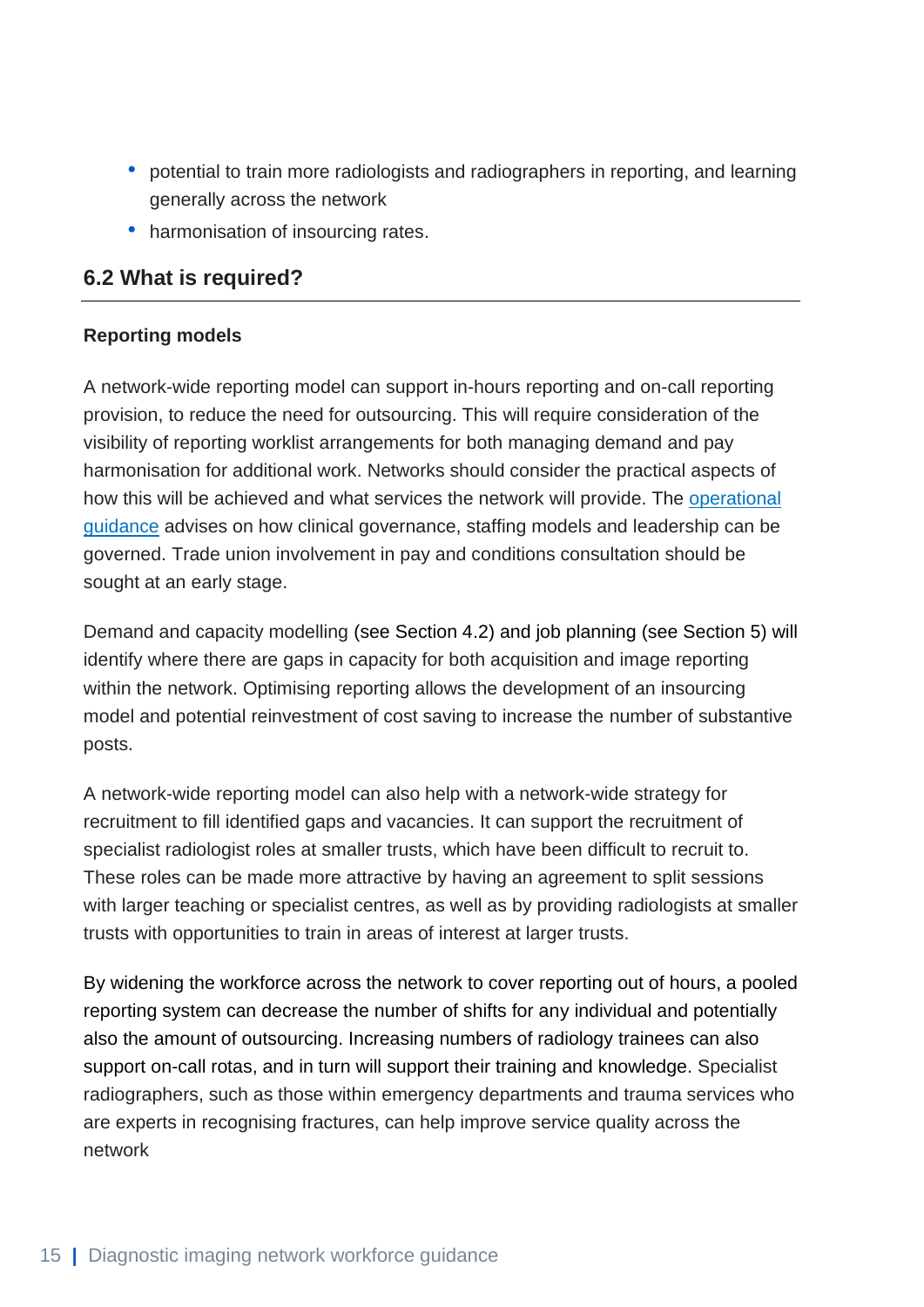The Peninsula Radiology network created a pooled [on-call](https://future.nhs.uk/Imaging/view?objectId=42926373) service for trainee radiologist, giving Cornwall and Devon access to reporting overnight all year round. While supervising consultants stayed at their host sites, this has significantly improved the training experience and opportunities for radiology trainees, as well as daytime reporting capacity across the network.

#### **Digital interoperability**

The [interoperability of digital systems](https://www.gov.uk/government/publications/the-future-of-healthcare-our-vision-for-digital-data-and-technology-in-health-and-care/the-future-of-healthcare-our-vision-for-digital-data-and-technology-in-health-and-care) must be factored into timescales for implementing reporting models across a network. Network-wide reporting and the integration of RIS and PACS will allow pooled reporting and urgent review of scans by specialists. Critical to the design and implementation of digital systems is that planning is done with stakeholders with the network's workforce, to ensure it addresses their needs as users.

Interoperability will take time to establish across the network. Those networks in the early stages of this should consider the following:

- service-level agreements or memoranda of understanding for consultant radiologist specialist reporting to support sites that are struggling with certain specialties, where there is spare capacity
- managing insourcing across the network by supporting consultants and radiographers who volunteer to report outside their working hours, with harmonised additional remuneration
- establishing a PACS managers group and encouraging rotation of staff between organisations to share knowledge of systems and business processes.

#### **Protocol standardisation**

A network approach to protocol standardisation provides the opportunity to improve patient pathways by reducing inappropriate referrals and recalls, as well as to increase productivity by reducing examination time where appropriate. Agreeing protocols for image capture and reporting across a network will reduce unnecessary variation and support improvements in image quality through audit and dose management.

[The GIRFT radiology](https://www.gettingitrightfirsttime.co.uk/wp-content/uploads/2020/11/GIRFT-radiology-report.pdf) report highlighted that a standard knee MRI examination protocolled by different radiologists results in between two and seven sequences. This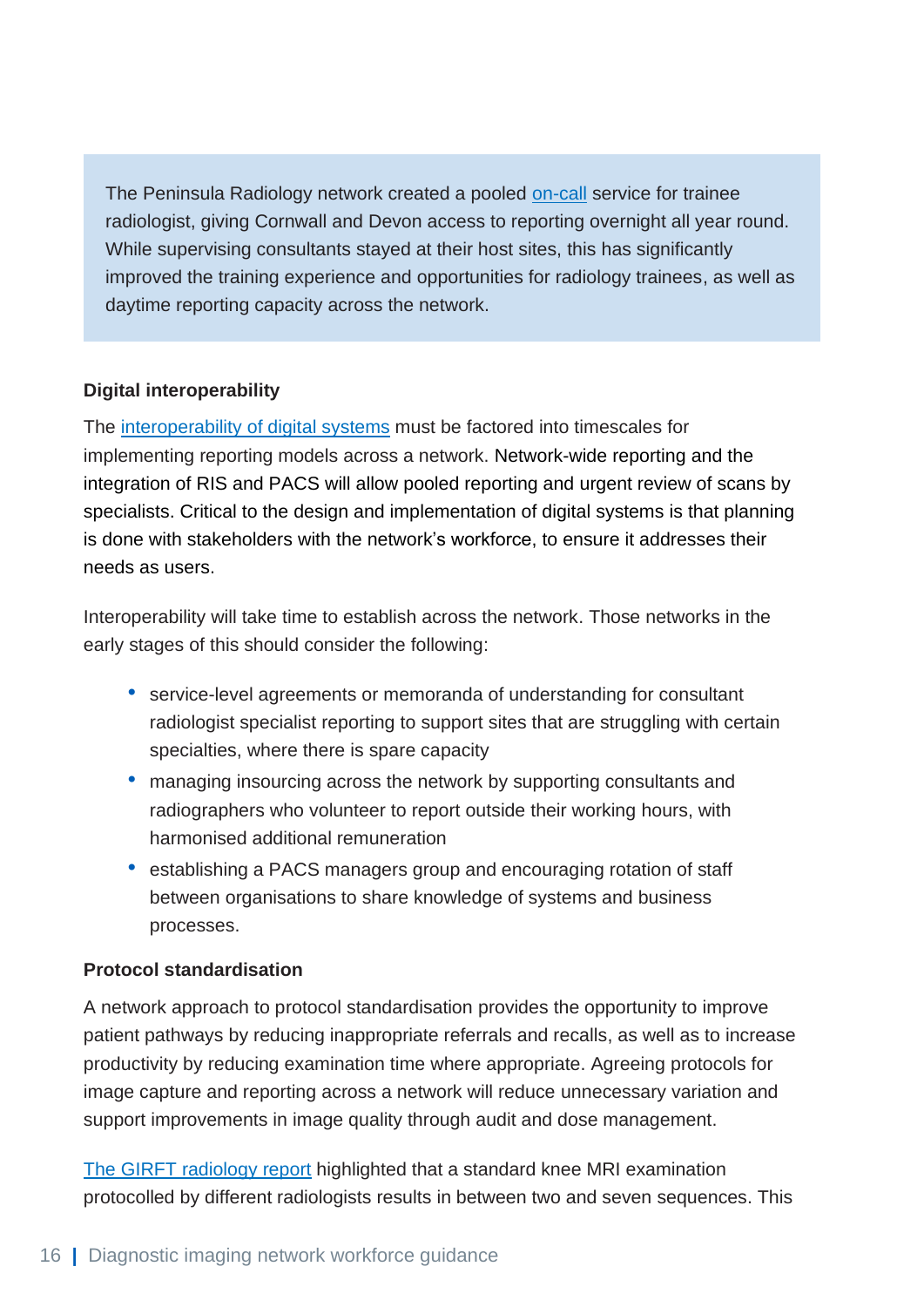dictates how long the examination takes. By introducing a pathway standardised protocol where appropriate, radiographers and other team members can vet referrals to maximise equipment capacity and appointment time and thus free up time for radiologists to focus on more complex scanning and reporting.

Protocol standardisation should be included in [imaging networks' capital planning](https://www.england.nhs.uk/publication/diagnostic-imaging-network-capital-equipment-planning-guide/) to ensure that new equpiment can support harmonisation while optimising scan time and patient dose, and be agreed by radiologist clinical leads, modality lead practitioners, medical physics teams and referrers.

## <span id="page-17-0"></span>**6.3 Considerations**

### **Interventional radiology (IR)**

When planning services across a network, it is important to include provision for IR services. IR plays a vital role in the diagnosis and treatment of both elective and emergency patients, but not all hospital sites offer all types of treatment or a 24/7 service.

Robust cover should be a priority, with formal transfer procedures and policies in place to support emergency transfers to specialist centres across a network (for emergency haemorrhagic control or stroke thrombectomy, for example), and making IR treatments accessible for all patients.

Safe and sustainable rotas for specialist interventional radiologists and the IR nursing and radiographer team are vital to support the out-of-hours rota. Fellows and trainees across the team can also support this. The RCR reported that although on average the interventional consultant radiologist workforce has increased by 4% annually, there is still an 8–10% vacancy rate and only eight paediatric interventional radiologists across the UK. Training and education posts should be increased across networks to ensure an interventional workforce pipeline, and to meet the demands of expanding services.

When planning IR services, it is important to refer to the [RCR provision of](https://www.rcr.ac.uk/system/files/publication/field_publication_files/bfcr198-provision-interventional-radiology-services-second-ed.pdf)  [interventional radiology services,](https://www.rcr.ac.uk/system/files/publication/field_publication_files/bfcr198-provision-interventional-radiology-services-second-ed.pdf) which provides information on the staffing and service provision needed on site.

Enhanced and advanced radiographer practitioners can support interventional services when appropriately educated, trained and supported to do so, and using their skills across a network can help with service capacity.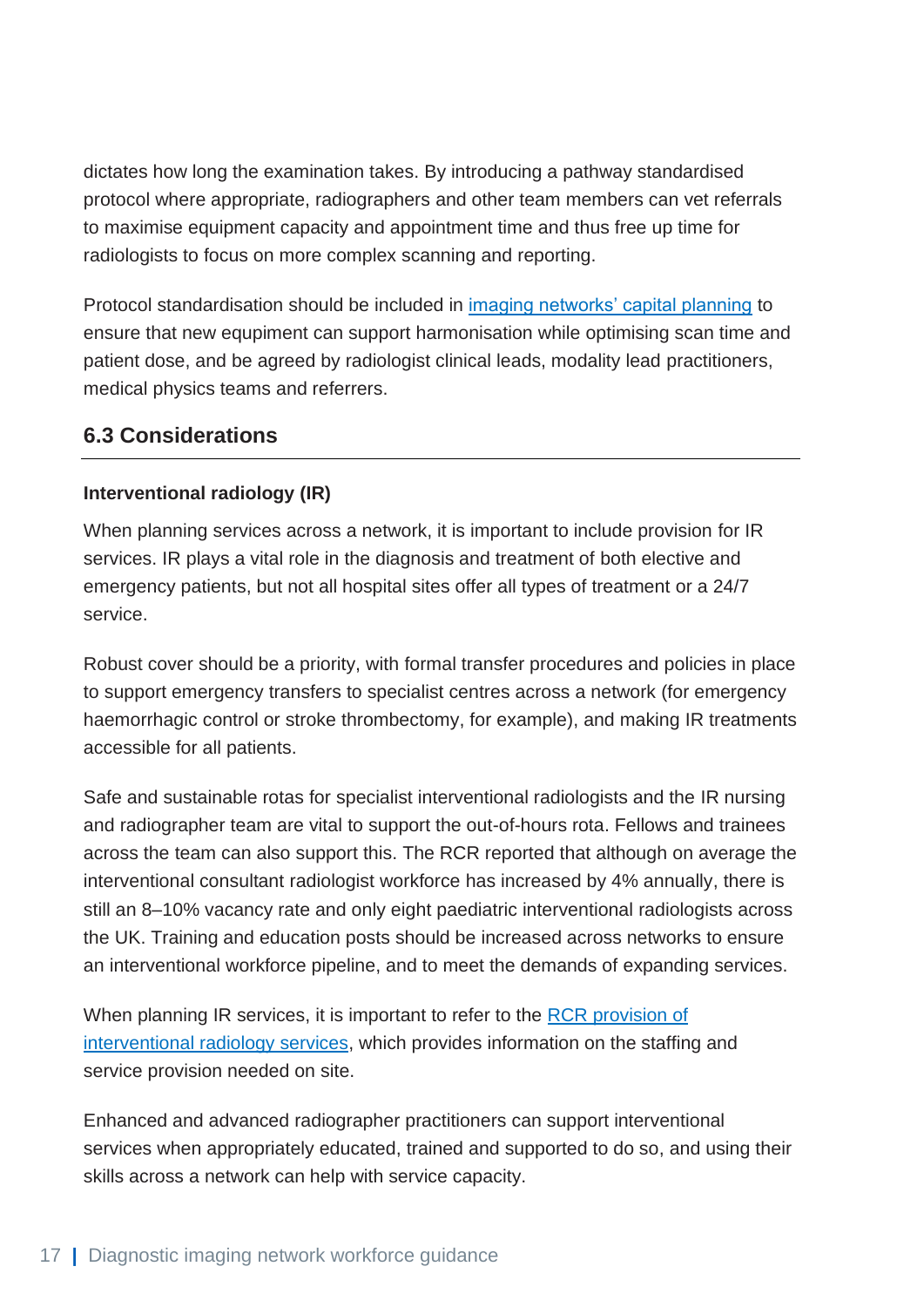#### **Radiographer reporting**

Diagnostic radiographers who are trained to report can support timely availability of results for patients. The [GIRFT radiology report](https://www.gettingitrightfirsttime.co.uk/wp-content/uploads/2020/11/GIRFT-radiology-report.pdf) supported an increase in their numbers, both so patients receive results faster and to allow radiologists to focus on work, including more complex imaging.

In 2019/20 NHS trusts in England performed 138 million radiographs, 32% of which were reported by radiographers. Imaging networks should consider what the right level of reporting should be for radiographers and consultant radiologists. They should work towards 40% of X-rays being reported by radiographers for those organisations starting to develop these roles so as to ensure that radiologists maintain this skill. Further reporting role development should feature in workforce plans and may include areas such as low-dose lung CT and MRI studies.

Within the EMRAD network, [advanced diagnostic radiographers](https://future.nhs.uk/system/login?nextURL=%2Fconnect%2Eti%2FImaging%2Fview%3FobjectId%3D93954405) contribute to reporting plain films and they have helped reduce the backlog. The network has also introduced diagnostic reporting radiographers into CT and MRI. Support from the network's radiologist team has meant that radiographers have been able to extend their scope of practice.

#### **Home reporting**

Reporting strategies within IT, digital and workforce plans should highlight clear arrangements for home reporting and refer to the imaging network IT and digital toolkits for guidance.

The benefits of home reporting have been exhibited during the COVID-19 pandemic when most reporting radiologists moved from imaging departments to homes so that radiologists could support the service from a COVID-secure environment. Contingent on good digital connectivity, reporters may find that by working from home they can focus better on reporting with fewer interruptions and have a better work–life balance.

Radiographer reporting from home can add to service capacity and should be included in network home reporting plans.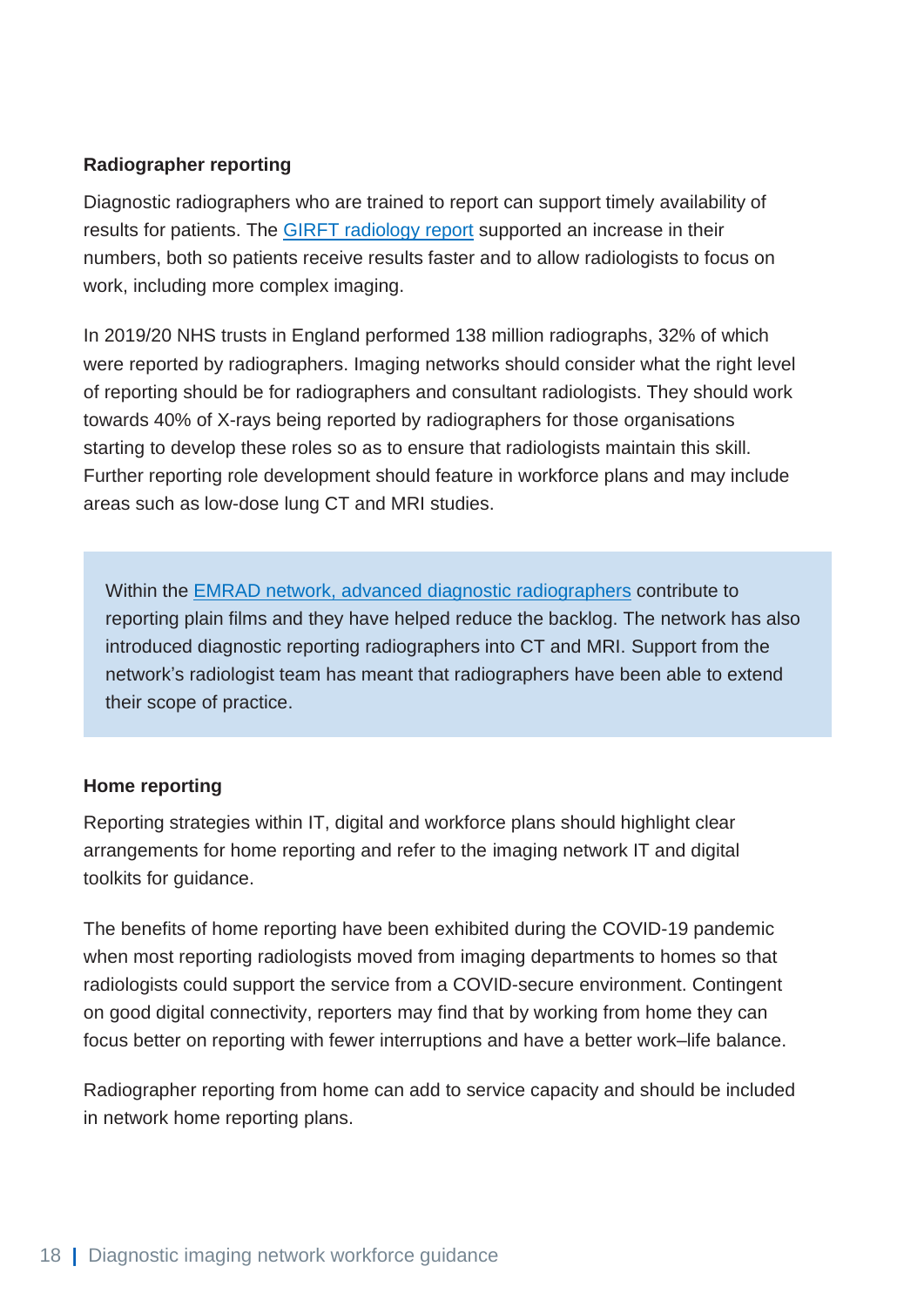EMRAD piloted home reporting by regional neuroradiologists to support specialist reporting of neuro-scanning, especially on-call. This gave greater flexibility to specialist advise within the radiologist reporting workforce for a wider geographical footprint.

# <span id="page-19-0"></span>7. Recruitment and retention

Networks should develop collaborative strategies for recruitment and retention of clinical and non-clinical staff to ensure imaging services across the network have the right staff, in the right place, at the right time. Networks may find that they can develop trust-level recruitment and retention strategies.

Within a network, local retention incentives and strategies are crucial to building workforce resilience: an approach to career progression, access to education and development and harmonising pay and rewards strategies are needed. Providing opportunities for flexible working and engaging with staff about their individual needs may all reduce attrition, especially due to early retirement and sickness, as suggested in the [RCR 2021 support and wellbeing report.](https://www.rcr.ac.uk/sites/default/files/care-is-not-just-for-the-patient.pdf)

Together with offering clear career development plans, exploiting different routes into imaging careers can help fill vacancies and this in turn will increase productivity.

## <span id="page-19-1"></span>**7.1 Benefits**

With successful recruitment and retention network strategies, the anticipated benefits of recruitment and retention strategies at network level are:

- less competition for staff between neighbouring trusts
- highlighting and implementing the inclusion, equality and diversity strategy for the imaging network
- augmenting service resilience
- leveraging enhanced career pathway design and development for all staff groups
- enhancing access to learning and increased student capacity
- promoting a better work–life balance for staff.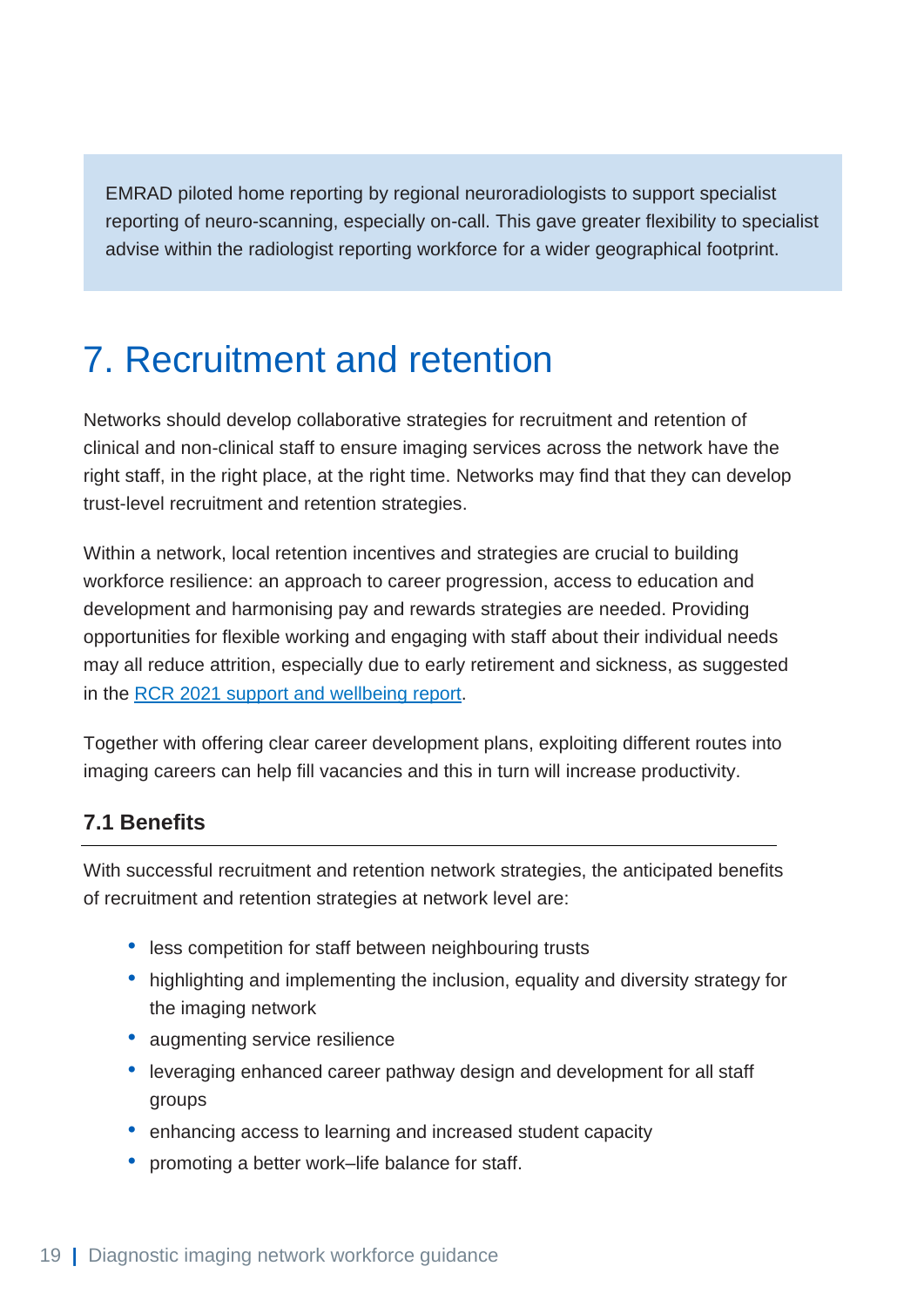# <span id="page-20-0"></span>**7.2 Considerations**

### **Education and training**

Clear education, training and development pathways can increase recruitment and retention of staff, aid service planning and develop skill mix. A networked approach to education and training can help to identify and share student placements and maximise training capacity and continuing professional development opportunities. The sharing of resources across the network through [practice educators](https://www.collegeofradiographers.ac.uk/education/education-approval-(1)/practice-educator) can support training and opportunities at all levels within the imaging workforce and provide pastoral care to junior members of the team and internationally recruited staff.

Networks should consider how they can increase their clinical placements for preregistration radiographers as well as healthcare scientists, trainee radiologists and postgraduate advanced clinical roles and research. [The RCR vision for training](https://www.rcr.ac.uk/sites/default/files/vision_for_training.pdf) discusses solutions to recognised difficulties in increasing training posts within the medical workforce.

Workforce strategies and plans should identify how education and training should be delivered – in departments, virtually, through e-learning, such as the [Clinical Imaging](https://www.e-lfh.org.uk/programmes/clinical-imaging/)  [programme,](https://www.e-lfh.org.uk/programmes/clinical-imaging/) using interactive tools such as virtual support tools or more formally through higher education institutions (HEIs) offering credit bearing programmes.

Deploying innovative tools such as virtual support (for example, in CT and MRI), allows senior radiographers or medical physicists to remotely log into scanners and their direct communication with radiographer practitioners. This can build confidence in newly trained staff when scanning as they can access remote support for complex cases. This type of tool can also support the education and training of students and staff, with live learning sessions away from the control room. The effectiveness and safety of such technology is currently being evaluated in a pilot led by NHS England and NHS Improvement.

#### **Imaging academies**

Imaging academies combine traditional teaching methods with clinical teaching and have traditionally been used to support radiologist training. They are now being expanded to provide ultrasound clinical training for sonographers and clinical reporting training for radiographers, and will link to HEIs for the formal education delivered through a postgraduate College of Radiographers' approved programme. Regional academies can support some components of a network's educational and training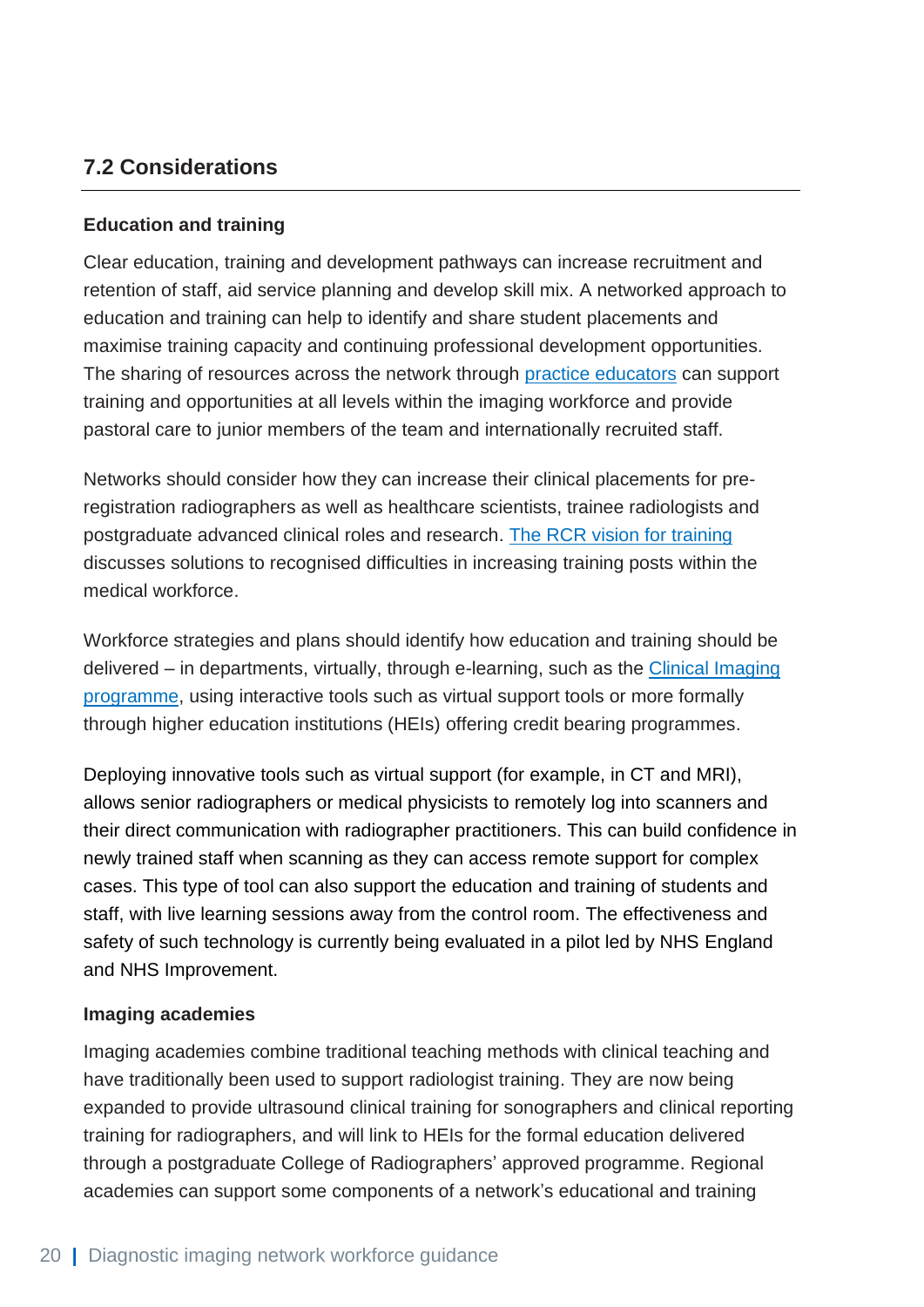priorities within its strategies. This gives smaller departments access to physical resources such as simulation equipment, and peer and expert support.

HEE and IPEM are also exploring how academies can support healthcare scientist training and how physics services can help train colleagues in radiology and radiography.

Networks should engage with regional imaging academies to support the growth of student and trainee placements and training within the teams.

The South Yorkshire Clinical Academy trains and supports diagnostic reporting radiographers while they work alongside radiologists. This academy facilitates support for radiologists and radiographers while training. Within the region it has successfully increased the number of training places for reporting radiographers.

#### **Routes into imaging**

Having different career routes into imaging services brings different working styles and knowledge to a network. The opportunity to grow careers for those from the local community, regionally, nationally as well as internationally will bring a diverse and agile team dynamic. The [HEE role explorer](https://www.hee.nhs.uk/our-work/workforce-transformation/hee-roles-explorer) is a collection of resources that supports the planning and delivery of workforce redesign. It provides resources for introducing new and innovative roles, as well as adapting existing roles to meet the demands of a network.

These routes – as yet not widely used in imaging – should be considered:

• **Apprenticeships** [are available at degree level \(the Health and Care](https://www.sor.org/news/learning/diagnostic-radiographer-degree-apprenticeships)  [Professions Council \[HCPC\]/SCoR approved\),](https://www.sor.org/news/learning/diagnostic-radiographer-degree-apprenticeships) offer pre-registration education [and training for diagnostic radiography](https://www.sor.org/news/learning/diagnostic-radiographer-degree-apprenticeships) apprentices and can widen access to the profession. Those entering imaging services through this route must meet the same HCPC standards of proficiency as those who enter through traditional routes. Apprentices will therefore have the same clinical experience and theoretical knowledge as students completing undergraduate/preregistration SCoR/HCPC-approved programmes. The difference is that apprentices are employed and work at the hospital site while they train. Apprenticeships are available from support worker level and therefore can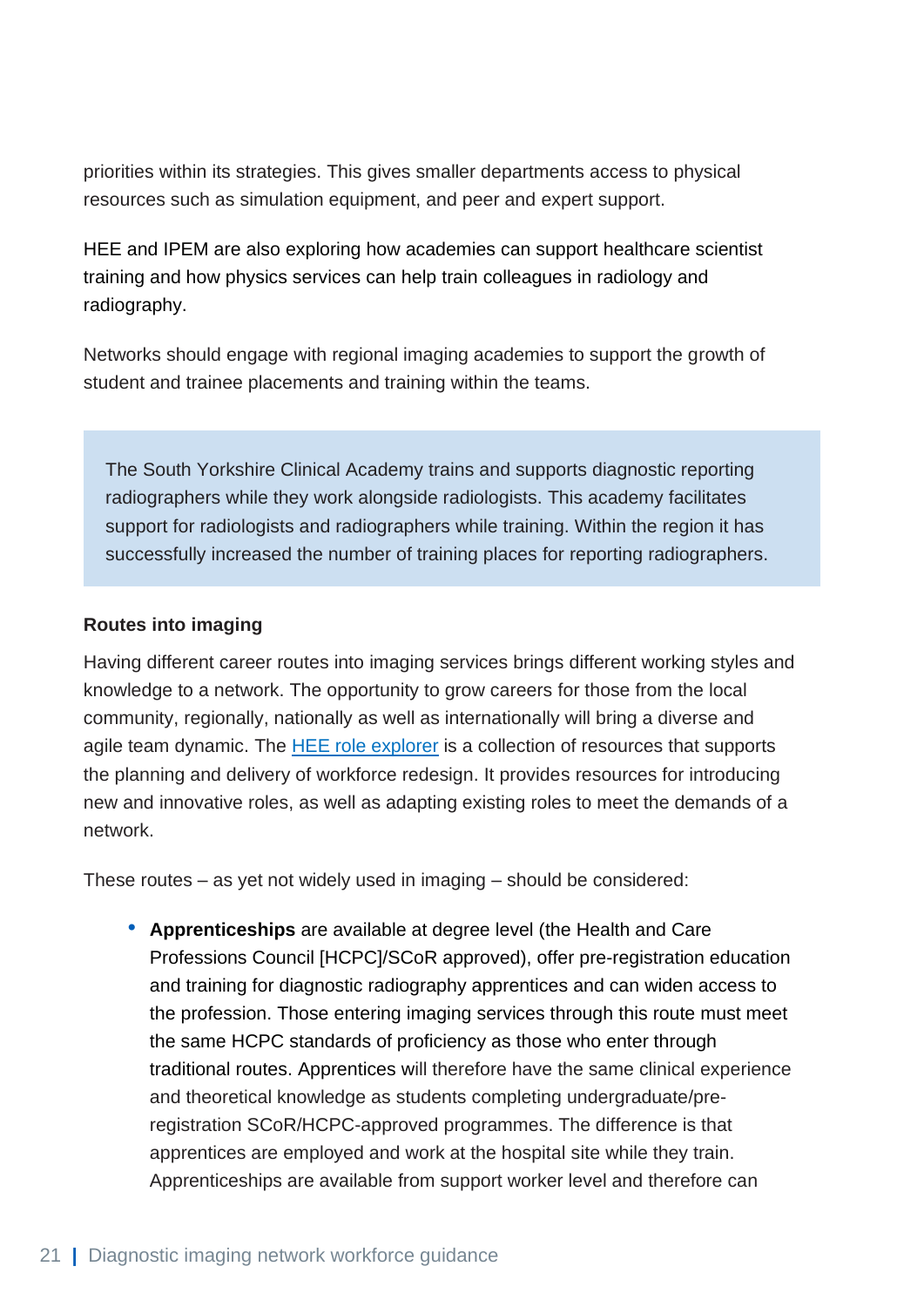support people building their careers in imaging networks, from clinical support workers to radiographers.

- **International recruitment** brings knowledge, different styles of working and diversity to teams, and benefits the employee and the network. The [We are](https://www.england.nhs.uk/ournhspeople/)  [the NHS: People Plan 2020/21](https://www.england.nhs.uk/ournhspeople/) recognises ethical international recruitment as being important. Networks should explore this and build partnerships with new countries in doing so. Recruiting internationally as a network can mean this is done at scale, and support and pastoral care is available across the network. The following tools can support collaborative and effective international recruitment:
	- the [international recruitment toolkit](https://www.nhsemployers.org/publications/international-recruitment-toolkit) provides a guide through the process of international recruitment and can aid key stakeholder conversations
	- [restarting international recruitment](ttps://www.nhsemployers.org/publications/international-recruitment-throughout-covid-19) shares learning in how to support international staff, risk assess them and conduct remote interviews and employment and visa checks.
- [Staff and associate \(SAS\) doctors](https://www.rcr.ac.uk/posts/harnessing-experience-and-clinical-expertise-staff-and-associate-specialist-sas-doctors) bring knowledge from radiology positions abroad. Many have managerial or educational backgrounds. The most recent [RCR census](https://www.rcr.ac.uk/census-report#:~:text=The%20RCR%20has%20carried%20out%20workforce%20censuses%20annually,and%20the%20demand%20for%20diagnostic%20and%20interventional%20radiology.) reported that 77 SAS grade doctors were working within radiology in England, which is low compared to other professions. With their international experience these roles can provide an essential contribution to the MDTs within imaging.

The [South West Region](https://future.nhs.uk/Imaging/view?objectId=96657925) has invested in an international campaign through the adapt and adopt programme to support the recovery and renewal of services and reduce vacancy levels. It was important to involve all teams in the region, from recruitment to interviews, so they could ask their department's questions.

A pastoral package was developed for all new radiography recruits, supporting both the international recruits and the staff providing support and mentorship.

#### **Harmonisation of roles, banding and pay and career pathway design**

The NIDC shows wide variation between trusts in roles, pay and the ability to progress through imaging careers, all creating unnecessary competition. Harmonising job descriptions and titles will reduce competition for staff within networks; consistently applying the Agenda for Change (AfC) [job evaluation scheme](https://www.nhsemployers.org/publications/nhs-job-evaluation-handbook) and being clear how the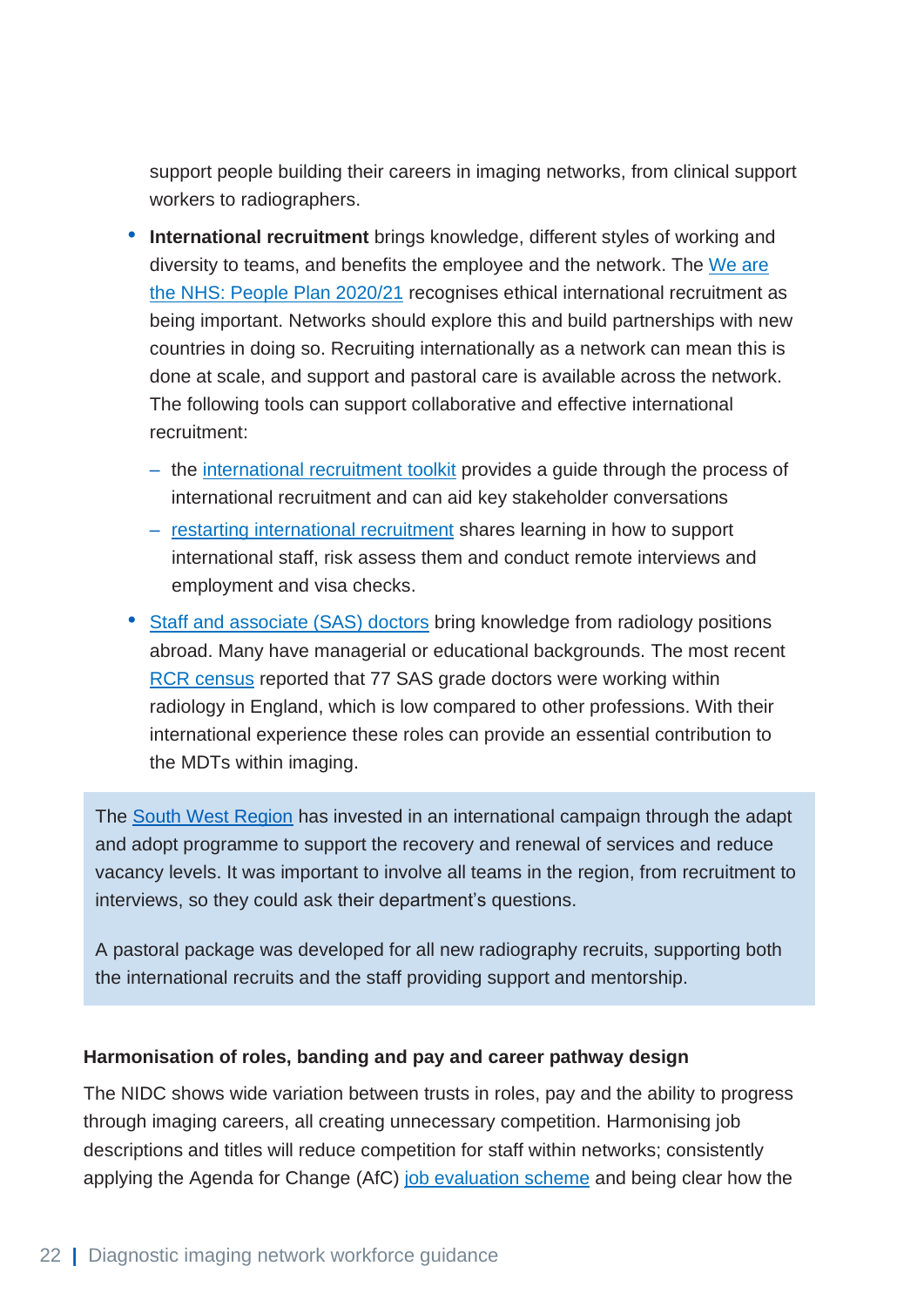network supports career ambitions can help with recruitment and retention. Early engagement with trade unions is essential in any work to harmonise terms and conditions, including job descriptions.

The [North West London Network Radiographer Career Framework](https://future.nhs.uk/Imaging/view?objectId=86755909) was agreed by all member trust chief executives and sets out the key competencies and behaviours for each AfC band in the network. These key indicators are used to set job descriptions and have helped standardise positions through the network.

#### **Flexible working**

Imaging networks have the necessary scale to give staff a choice of working environments and/or the rota that suits their work–life balance. Working as a network will help to identify flexible working best practice and provide access to a wider range of opportunities.

Flexible working is beneficial for learning new skills and techniques, but also provides cover for sickness absence and annual leave when needed. There should also be opportunities to work part-time or as a job share. [The People plan](https://www.england.nhs.uk/ournhspeople/) 2020/21 encourages offering these flexible working options for the wellbeing of individuals and the team.

Flexible working can support:

- **Retire and return:** incentives for older staff to stay can keep a wealth of knowledge in imaging departments; for example, with more opportunity to report from home, reduced or no on-call commitments, consultant radiologists are more likely to continue than retire. These incentives should also be offered to reporting radiographers, sonographers and clinical staff, and conversations started well ahead of when they may be considering retiring.
- **Return to practice:** COVID-19 has seen the return of many radiographers and medical staff who had left the profession. The [return to practice scheme](https://www.hee.nhs.uk/our-work/return-practice-allied-health-professionals-healthcare-scientists) should continue to be highlighted to radiographers, sonographers and healthcare scientists.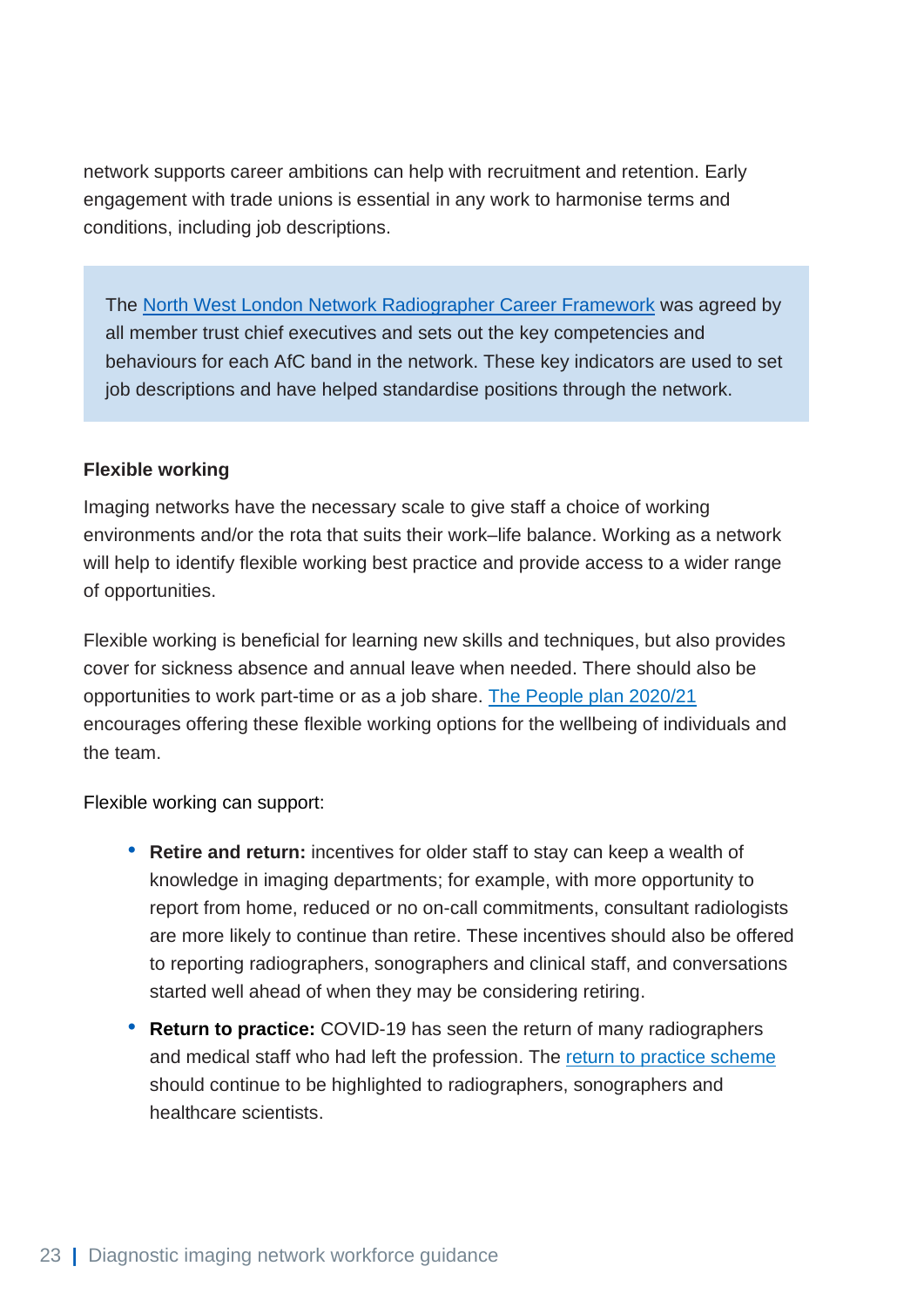Many imaging workforce developments are ongoing at regional, network and service level. For further updates and case studies please log on to the **NHS Imaging [Transformation FutureNHS](https://future.nhs.uk/Imaging/grouphome) page.** 

# <span id="page-24-0"></span>8. Useful resources

- [Imaging network toolkits](https://future.nhs.uk/Imaging/view?objectId=22345552)
- [The People Plan 2020/21](https://www.england.nhs.uk/ournhspeople/)
- [Diagnostics: recovery and renewal](https://www.england.nhs.uk/publication/diagnostics-recovery-and-renewal-report-of-the-independent-review-of-diagnostic-services-for-nhs-england/)
- [Transforming imaging services in England: a national strategy for imaging](hhttps://www.england.nhs.uk/transforming-imaging-services-in-england/)  **[networks](hhttps://www.england.nhs.uk/transforming-imaging-services-in-england/)**
- [The NHS Long Term Plan](https://www.longtermplan.nhs.uk/)
- [Operational productivity and performance in English NHS acute hospitals](https://assets.publishing.service.gov.uk/government/uploads/system/uploads/attachment_data/file/499229/Operational_productivity_A.pdf) [\(Lord Carter](https://assets.publishing.service.gov.uk/government/uploads/system/uploads/attachment_data/file/499229/Operational_productivity_A.pdf) of Coles)
- [GIRFT report: National specialty report on radiology](https://www.gettingitrightfirsttime.co.uk/wp-content/uploads/2020/11/GIRFT-radiology-report.pdf)
- RCR: [Who shares wins: Efficient, collaborative radiology solutions](https://www.rcr.ac.uk/system/files/publication/field_publication_files/rcr164_who-shares-wins.pdf)
- [HCPC standards of proficiency for radiographers](https://www.hcpc-uk.org/standards/standards-of-proficiency/radiographers/)
- [Society and College of Radiographers](https://www.sor.org/)
- [Royal College of Radiologists](https://www.rcr.ac.uk/)
- [Institute of Physics and Engineering in Medicine](https://www.ipem.ac.uk/)
- [Health Education England](https://www.hee.nhs.uk/)